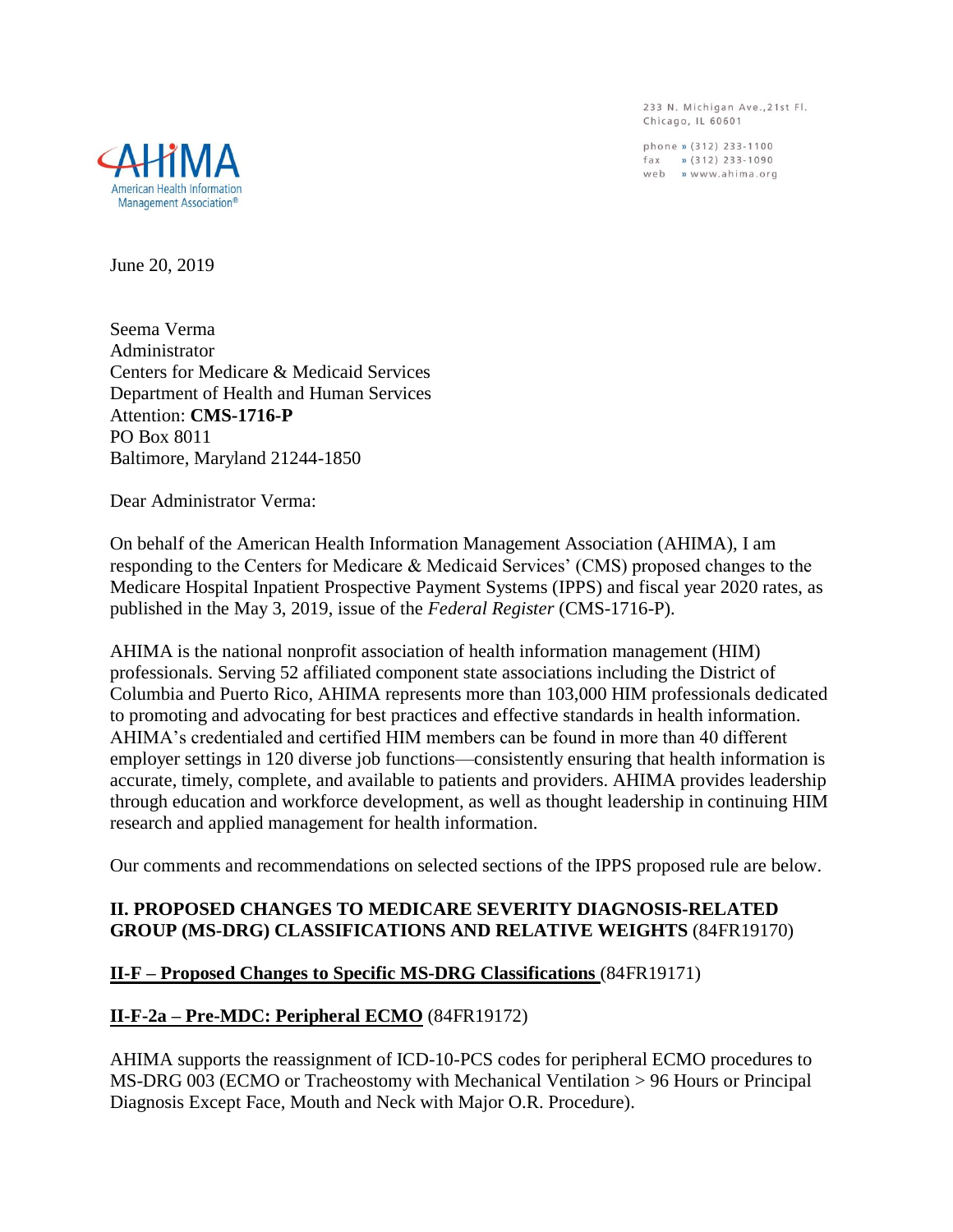# **II-F-2b – Pre-MDC: Allogeneic Bone Marrow Transplant** (84FR19176)

We agree with the reassignment of four procedure codes for autologous hematopoietic cell transplant to MS-DRGs 016 and 017 (Autologous Bone Marrow Transplant with CC/MCC or Tcell Immunotherapy and Autologous Bone Marrow Transplant without CC/MCC, respectively).

We also support retaining the current structure of MS-DRG 014 (Allogeneic Bone Marrow Transplant).

# **II-F-3 – MDC 1 (Diseases and Disorders of the Nervous System): Carotid Artery Stent Procedures** (84FR19182)

AHIMA agrees with the proposed modifications to MS-DRGs 034-036 (Carotid Artery Stent Procedures with MCC, with CC, and without CC/MCC, respectively) 037-039 (Extracranial Procedures with MCC, with CC, and without CC/MCC, respectively). All procedures involving dilation of a carotid artery with insertion of an intraluminal device should be classified to MS-DRGs 034-036, and procedures that don't involve the carotid artery and an intraluminal device should be removed from these MS-DRGs.

### **II-F-4 – MDC 4 (Diseases and Disorders of the Respiratory System): Pulmonary Embolism** (84FR19185)

We support the reassignment of three diagnosis codes for pulmonary embolism with acute cor pulmonale to MS-DRG 175 and to revise the title accordingly (Pulmonary Embolism with MCC or Acute Cor Pulmonale).

# **II-F-5a – MDC 5 (Diseases and Disorders of the Circulatory System): Transcatheter Mitral Valve Repair with Implant** (84FR19185)

We support the reassignment of procedure codes describing a transcatheter cardiac valve procedure (supplement procedure) to MS-DRGs 266 and 267 and revising the titles accordingly (Endovascular Cardiac Valve Replacement and Supplement Procedures with MCC and Endovascular Cardiac Valve Replacement and Supplement Procedures without MCC, respectively).

We also support creation of two new MS-DRGs 319 (Other Endovascular Cardiac Valve Procedures with MCC) and 320 (Other Endovascular Cardiac Valve Procedures without MCC).

# **II-F-5b – MDC 5 (Diseases and Disorders of the Circulatory System): Revision of Pacemaker Lead** (84FR19193)

We agree that ICD-10-PCS procedure code 02H60JZ, Insertion of pacemaker lead into right atrium, open approach, should be added to the list of non-O.R. procedures that impact MS-DRGs 260, 261, and 262 (Cardiac Pacemaker Revision Except Device Replacement with MCC, with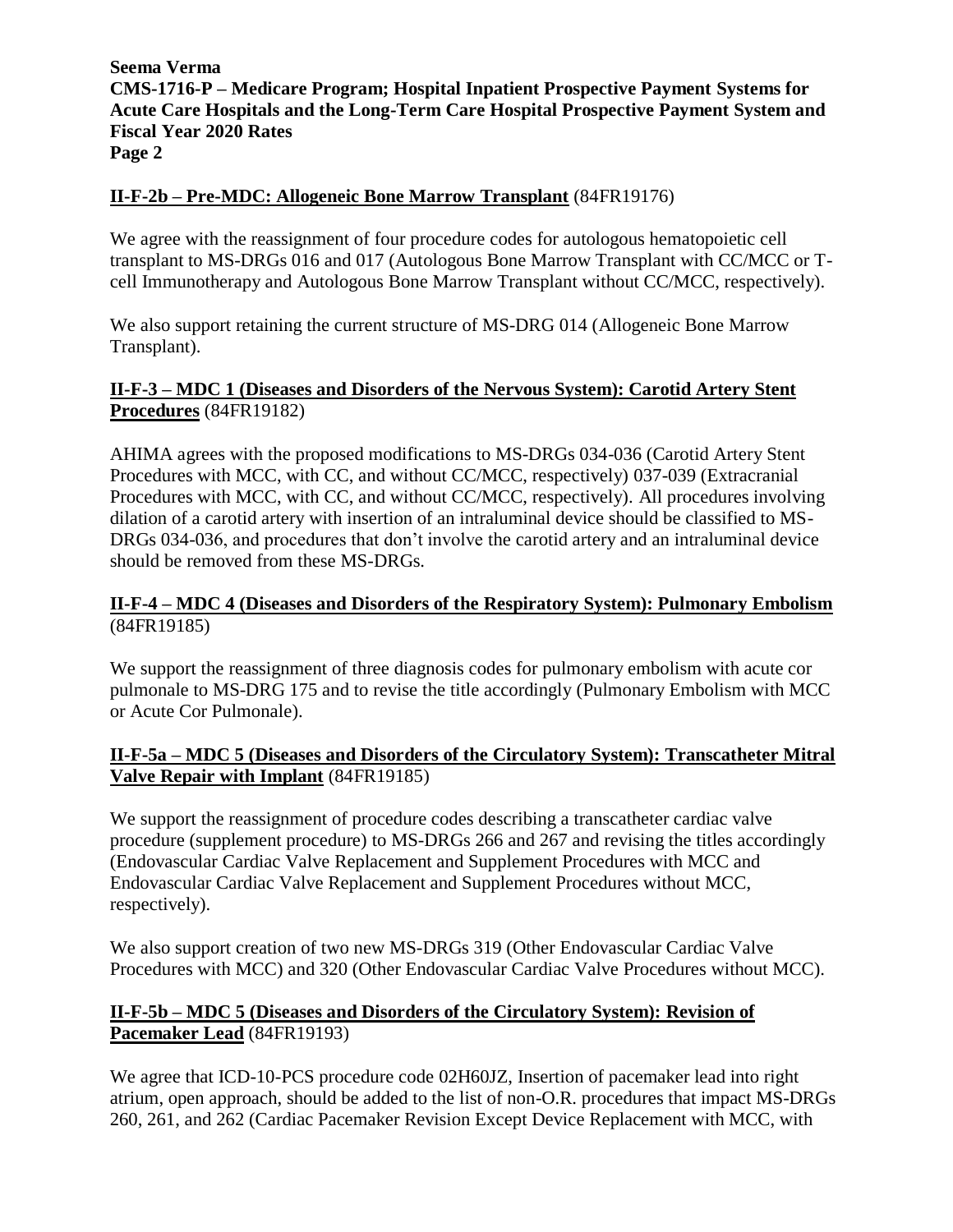CC, and without CC/MCC, respectively) when reported as a stand-alone procedure code, in order to be consistent with other procedure codes describing insertion of pacemaker lead into atrium.

# **II-F-6a – MDC 8 (Diseases and Disorders of the Musculoskeletal System and Connective Tissue): Knee Procedures with Principal Diagnosis of Infection** (84FR19193)

While we agree with the proposed addition of ICD-10-CM diagnosis code M00.9, Pyogenic arthritis, unspecified, to the list of principal diagnoses for MS-DRGs 485, 486, and 487 (Knee Procedure with Principal Diagnosis of Infection with MCC, with CC, and without CC/MCC, respectively), we **disagree** with not also adding code A54.42, Gonococcal arthritis, to these MS-DRGs. Neither code M00.9 nor code A54.42 specifically includes the knee in the code title. However, both codes apply to the conditions described in the code titles when they occur in any joint, including the knee. Also, the DRG logic requires a principal diagnosis code in combination with an ICD-10-PCS code for a knee procedure.

Since code A54.42 is the appropriate code for gonococcal arthritis of the knee (regardless of whether there are specific Index entries for this anatomic site), we believe it should be added to MS-DRGs 485-487 along with code M00.9. As stated above, the ICD-10-PCS code will identify the knee as the anatomic site.

We support the removal of several ICD-10-CM diagnosis codes from the list of principal diagnosis codes for MS-DRGs 485, 486, and 487 because other codes would be assigned for these conditions when they occur in the knee. We also support the addition of several diagnosis codes as principal diagnosis codes for these MS-DRGs because they describe infections of the knee.

# **II-F-6b – MDC 8 (Diseases and Disorders of the Musculoskeletal System and Connective Tissue): Neuromuscular Scoliosis** (84FR19201)

AHIMA supports the addition of diagnosis codes for neuromuscular scoliosis to the list of principal diagnosis codes for MS-DRGs 456, 457, and 458 (Spinal Fusion except Cervical with Spinal Curvature or Malignancy or Infection or Extensive Fusions with MCC, with CC, and without CC/MCC, respectively).

# **II-F-6c – MDC 8 (Diseases and Disorders of the Musculoskeletal System and Connective Tissue): Secondary Scoliosis and Secondary Kyphosis** (84FR19202)

We support the addition of diagnosis code for secondary scoliosis and secondary kyphosis to the list of principal diagnosis codes for MS-DRGs 456, 457, and 458 (Spinal Fusion except Cervical with Spinal Curvature or Malignancy or Infection or Extensive Fusions with MCC, with CC, and without CC/MCC, respectively). We also agree with the removal of diagnosis codes for conditions involving the cervical region.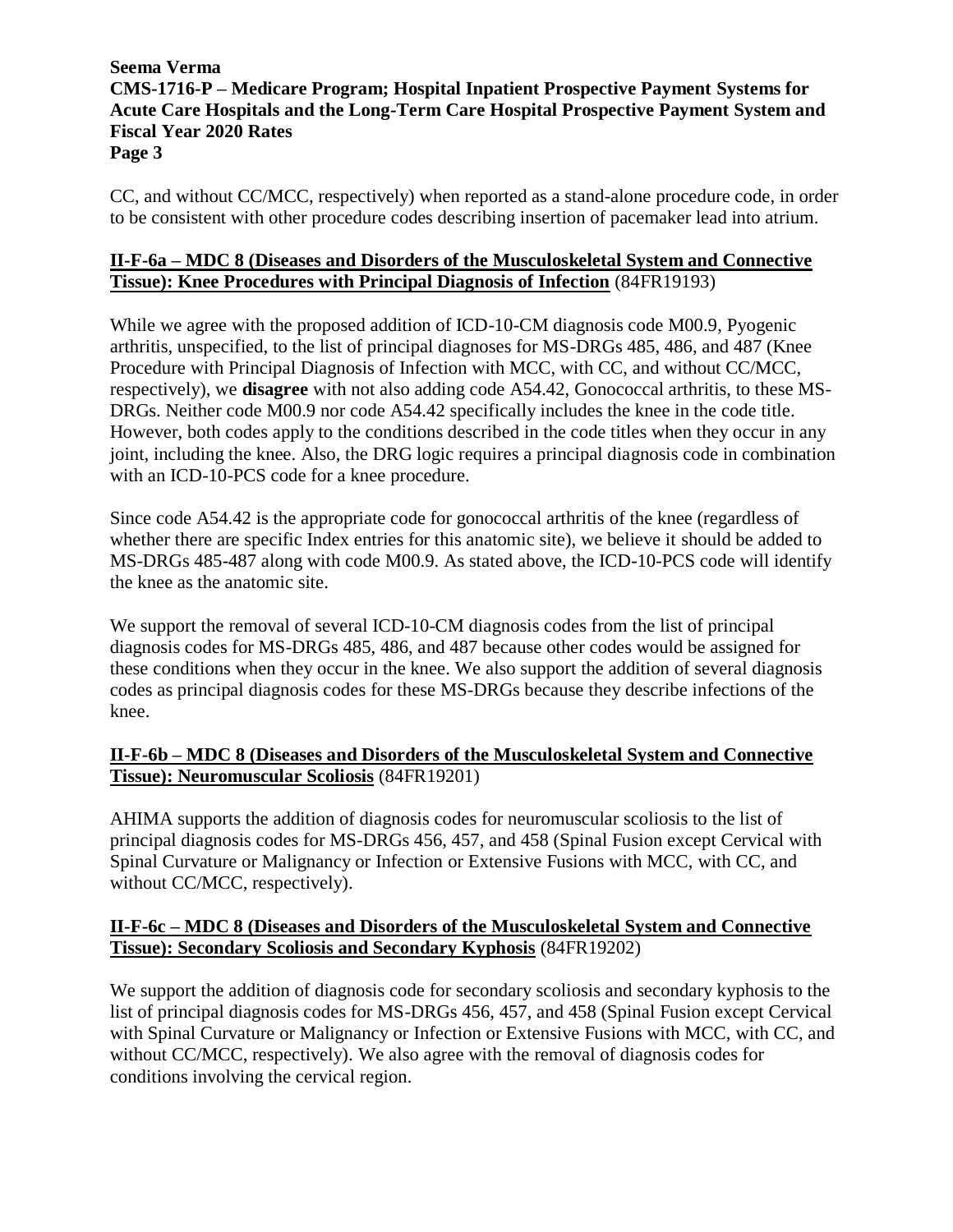# **II-F-7 – MDC 11 (Diseases and Disorders of the Kidney and Urinary Tract): Extracorporeal Shock Wave Lithotripsy (ESWL)** (84FR19204)

We support CMS's proposal to delete MS-DRGs 691 and 692 (Urinary Stones with ESW Lithotripsy with CC/MCC and without CC/MCC, respectively) and to re-title MS-DRGs 693 and 694 (Urinary Stones with MCC and Urinary Stones without MCC, respectively).

# **II-F-8 – MDC 12 (Diseases and Disorders of the Male Reproductive System): Diagnostic Imaging of Male Anatomy** (84FR19210)

We support the reassignment of ICD-10-CM diagnosis codes R93.811, R93.812, R93.813, and R93.819, which describe abnormal radiologic findings on diagnostic imaging of testis, to MS-DRGs 729 and 730 (Other Male Reproductive System Diagnoses with CC/MCC and without CC/MCC, respectively).

# **II-F-9 – MDC 14 (Pregnancy, Childbirth and the Puerperium): Proposed Reassignment of Diagnosis Code O99.89** (84FR19211)

We agree with CMS's clinical advisors that CMS should collaborate with the National Center for Health Statistics on a proposal to expand ICD-10-CM diagnosis code O99.89, Other specified diseases and conditions complicating pregnancy, childbirth and the puerperium, to capture the specific obstetric-related stage. In the meantime, we support the reclassification of this code as an antepartum condition under MDC 14.

# **II-F-10 – MDC 22 (Burns): Skin Graft to Perineum for Burn** (84FR19214)

We **disagree** with CMS's proposal not to add seven ICD-10-PCS codes describing skin graft to the perineum to MS-DRG 927 (Extensive Burns or Full Thickness Burns with MV >96 Hours with Skin Graft) and MS-DRGs 928 and 929 (Full Thickness Burn with Skin Graft or Inhalation Injury with CC/MCC and without CC/MCC, respectively). When principal diagnosis codes T21.37XA, Third degree burn of (female) perineum, and T21.36XA, Third degree burn of the (male) perineum, are assigned in combination with one of the ICD-10-PCS codes for skin graft to the perineum, cases group to non-surgical MS-DRG 934 (Full Thickness Burn without Skin Graft or Inhalation Injury). When surgical placement of skin grafts for burns is performed, the cases should group to surgical DRGs **with** skin grafts.

Although there were no cases in the CMS data, MS-DRGs are used by other payers, and so accurate MS-DRG grouping is important in order to ensure cases are assigned to the most appropriate MS-DRGs from both a clinical and resource utilization perspective. Therefore, **we recommend that the seven ICD-10-PCS codes describing skin graft to the perineum be added to MS-DRGs 927-929.**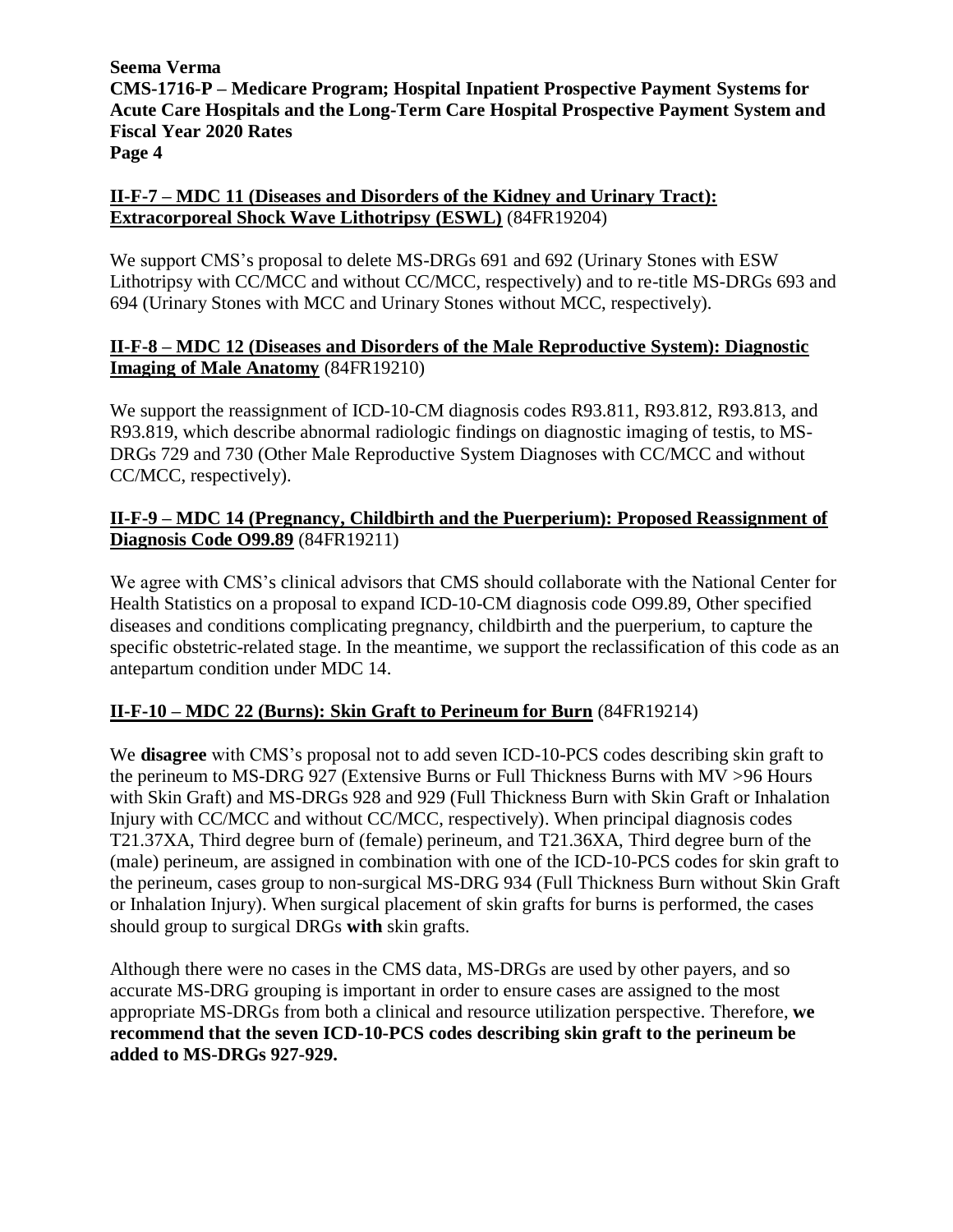# **II-F-11 – MDC 23 (Factors Influencing Health Status and Other Contacts with Health Services): Proposed Assignment of Diagnosis Code R93.89** (84FR19216)

AHIMA supports the reassignment of ICD-10-CM diagnosis code R93.89, Abnormal findings on diagnostic imaging of other specified body structures, to MS-DRGs 947 and 948 (Signs and Symptoms with and without MCC, respectively).

# **II-F-12a(1) – Adding Procedure Codes and Diagnosis Codes Currently Grouping to MS-DRGs 981 Through 983 or MS-DRGs 987 Through 989 into MDCs: Gastrointestinal Stromal Tumors with Excision of Stomach and Small Intestine** (84FR19216)

We agree that ICD-10-CM diagnosis codes for gastrointestinal stromal tumors should be moved from MDC 8 to MDC 6 and classified to MS-DRGs 326, 327, and 328 (Stomach, Esophageal, and Duodenal Procedures with MCC, with CC, and without CC/MCC, respectively).

# **II-F-12a(2) – Adding Procedure Codes and Diagnosis Codes Currently Grouping to MS-DRGs 981 Through 983 or MS-DRGs 987 Through 989 into MDCs: Peritoneal Dialysis Catheter Complications** (84FR19217)

We agree that cases reporting a principal diagnosis of complications of peritoneal dialysis catheters with a procedure describing removal, revision, and/or insertion of peritoneal catheter or revision of synthetic substitute should group to MS-DRGs 907, 908, and 909 (Other O.R. Procedures for Injuries with MCC, with CC, and without CC/MCC, respectively) in MDC 21.

# **II-F-12a(3) – Adding Procedure Codes and Diagnosis Codes Currently Grouping to MS-DRGs 981 Through 983 or MS-DRGs 987 Through 989 into MDCs: Bone Excision with Pressure Ulcers** (84FR19219)

We agree that cases reporting a principal diagnosis in MDC 9 with a procedure describing excision of the sacrum, pelvic bones, and coccyx should group to MS-DRGs 579, 580, and 581 (Other Skin, Subcutaneous Tissue and Breast Procedures with MCC, with CC, and without CC/MCC, respectively).

# **II-F-12a(4) – Adding Procedure Codes and Diagnosis Codes Currently Grouping to MS-DRGs 981 Through 983 or MS-DRGs 987 Through 989 into MDCs: Lower Extremity Muscle and Tendon Excision** (84FR19220)

We agree that cases reporting ICD-10-PCS procedure codes for excision of lower extremity muscles and tendons with a principal diagnosis in MDC 10 should group to MS-DRGs 622, 623, and 624 (Skin Grafts and Wound Debridement for Endocrine, Nutritional and Metabolic Disorders with MCC, with CC, and without CC/MCC, respectively).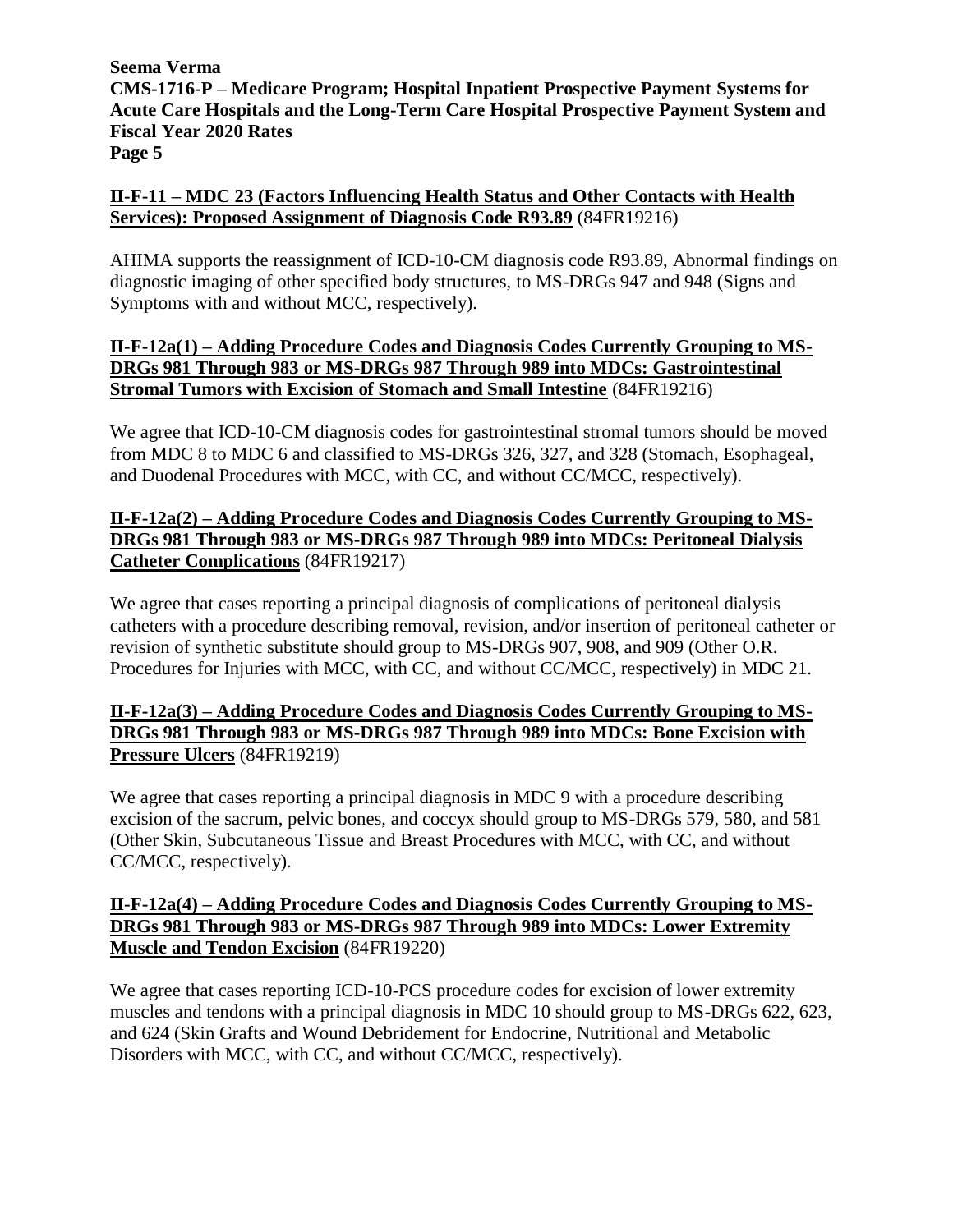**II-F-12a(5) – Adding Procedure Codes and Diagnosis Codes Currently Grouping to MS-DRGs 981 Through 983 or MS-DRGs 987 Through 989 into MDCs: Kidney Transplantation Procedures** (84FR19221)

AHIMA does **not** support adding ICD-10-PCS codes describing kidney transplantation to MS-DRG 264 (Other Circulatory System O.R. Procedures) in MDC 5. Kidney transplantation is not a circulatory system procedure.

We recommend that consideration be given to classifying cases with a principal diagnosis in MDC 5 and a procedure code for kidney transplantation to MS-DRG 652 (Kidney Transplant) in MDC 11, since ICD-10-CM category I13, Hypertensive heart and chronic kidney disease, captures a combination of circulatory and kidney diseases. If this reclassification is not possible, then these cases should remain in MS-DRGs 981-983.

# **II-F-12a(6) – Adding Procedure Codes and Diagnosis Codes Currently Grouping to MS-DRGs 981 Through 983 or MS-DRGs 987 Through 989 into MDCs: Insertion of Feeding Device** (84FR19222)

We support the addition of ICD-10-PCS procedure code 0DH60UZ, Insertion of feeding device into stomach, open approach, to MDCs 1 (Diseases and Disorders of the Nervous System) and 10 (Endocrine, Nutritional and Metabolic Diseases and Disorders).

# **II-F-12a(7) – Adding Procedure Codes and Diagnosis Codes Currently Grouping to MS-DRGs 981 Through 983 or MS-DRGs 987 Through 989 into MDCs: Basilic Vein Reposition in Chronic Kidney Disease** (84FR19223)

We agree that cases reporting an ICD-10-PCS procedure code describing reposition of basilic vein with a principal diagnosis in MDC 11 should group to MS-DRGs 673, 674, and 675 (Other Kidney and Urinary Tract Procedures with MCC, with CC, and without CC/MCC, respectively) in MDC 11.

# **II-F-12a(8) – Adding Procedure Codes and Diagnosis Codes Currently Grouping to MS-DRGs 981 Through 983 or MS-DRGs 987 Through 989 into MDCs: Colon Resection with Fistula** (84FR19224)

We agree that cases reporting ICD-10-PCS procedure code 0DTN0ZZ, Resection of sigmoid colon, open approach, with a principal diagnosis of vesicointestinal fistula should group to MS-DRGs 673, 674, and 675 (Other Kidney and Urinary Tract Procedures with MCC, with CC, and without CC/MCC, respectively) in MDC 11.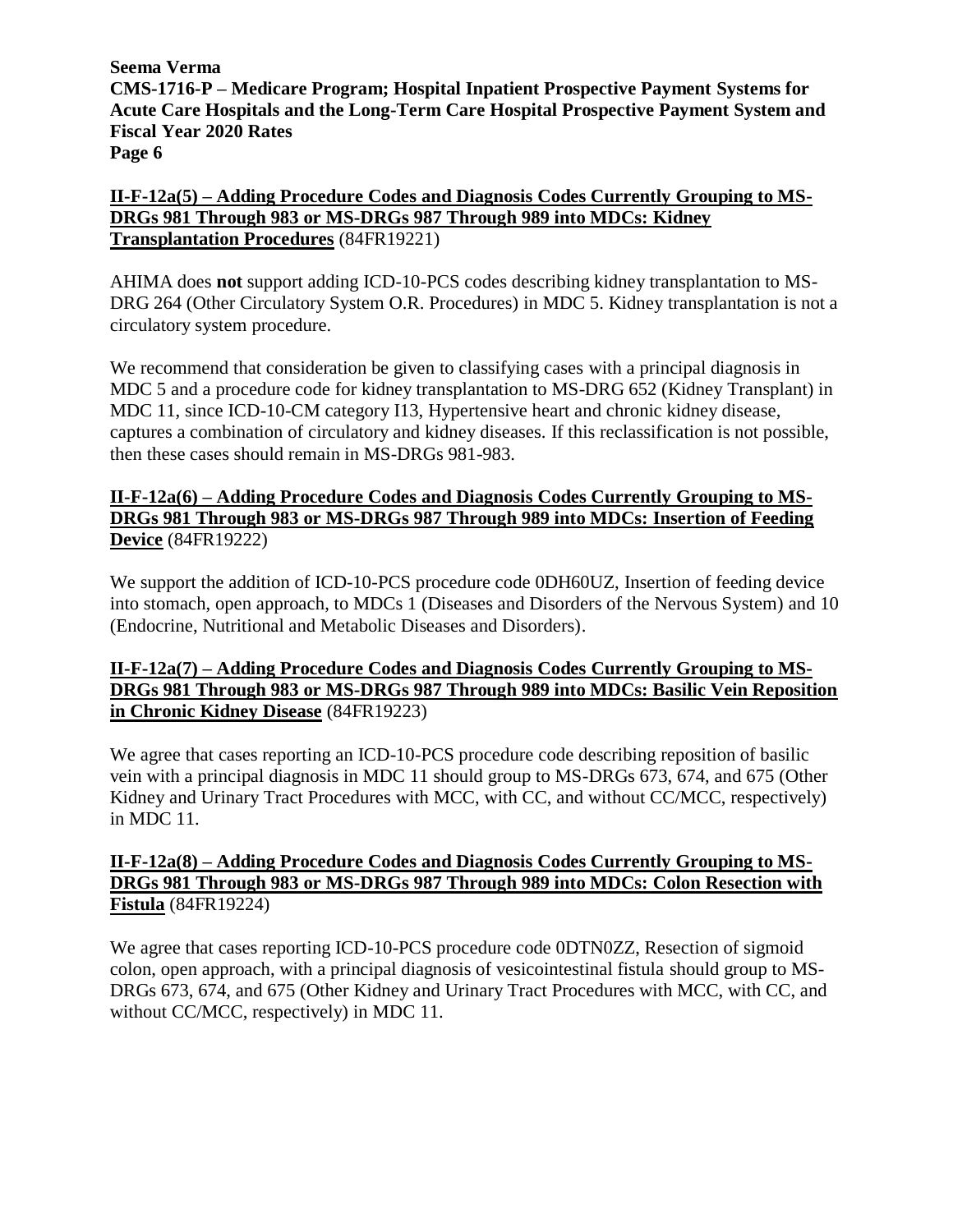# **II-F-12c(1) – Proposed Additions for Diagnosis and Procedure Codes to MDCs: Stage 3 Pressure Ulcers of the Hip** (84FR19225)

AHIMA agrees that cases reporting ICD-10-PCS procedure codes for transfer of hip muscle with a principal diagnosis in MDC 9 should group to MS-DRGs 573, 574, and 575 (Skin Graft for Skin Ulcer or Cellulitis with MCC, with CC, and without CC/MCC, respectively) in MDC 9.

# **II-F-12c(3) – Proposed Additions for Diagnosis and Procedure Codes to MDCs: Finger Cellulitis** (84FR19226)

We agree that cases reporting an ICD-10-PCS procedure code for excision or resection of phalanx with a principal diagnosis from MDC 9 should group to MS-DRGs 579, 580, and 581 (Other Skin, Subcutaneous Tissue and Breast Procedures with MCC, with CC, and without CC/MCC, respectively) in MDC 9.

# **II-F-12c(6) – Proposed Additions for Diagnosis and Procedure Codes to MDCs: Gastric Band Procedure Complications or Infections** (84FR19228)

We support the addition of ICD-10-PCS procedure codes for revision or removal of extraluminal device in stomach to MDC 6 in MS-DRGs 326, 327, and 328 (Stomach, Esophageal, and Duodenal Procedures with MCC, with CC, and without CC/MCC, respectively).

# **II-F-12c(8) – Proposed Additions for Diagnosis and Procedure Codes to MDCs: Occlusion of Left Renal Vein** (84FR19229)

We do **not** support reassigning cases for varicose veins in the pelvic region when reported with an embolization procedure to MDCs 12 and 13 (Diseases and Disorders of the Male and Female Reproductive Systems). It is not clear why ICD-10-CM diagnosis code I86.2, Pelvic varices, is assigned to MDCs 12 and 13, as it represents a circulatory system disease, not a disease of the reproductive system.

We recommend that ICD-10-CM code I86.2 be reassigned to MDC 5 (Diseases and Disorders of the Circulatory System). The ICD-10-PCS procedure code describing embolization procedures for the treatment of pelvic varices is already assigned to MDC 5.

# **II-F-13a – Operating Room (O.R.) and Non-O.R. Issues: Background** (84FR19229)

We support CMS's plan to conduct a comprehensive, systematic review of the ICD-10-PCS procedure codes. We agree that the details now available in the ICD-10-CM/PCS claims data should be leveraged to make modifications such as restructuring the current O.R. and non-O.R. designations.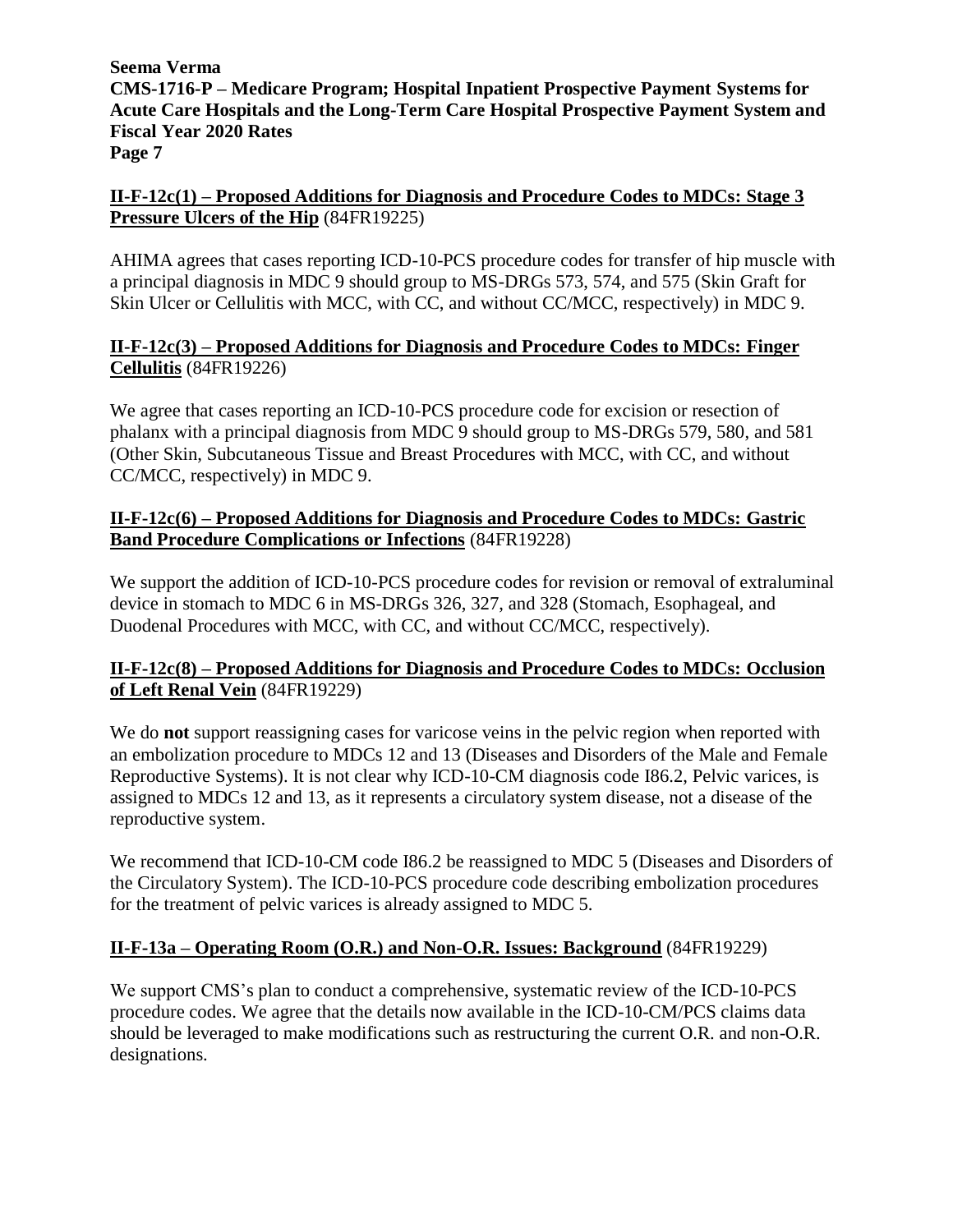# **II-F-13b(1) – Operating Room (O.R.) and Non-O.R. Issues: O.R. Procedures to Non-O.R. Procedures – Bronchoalveolar Lavage** (84FR19231)

AHIMA supports changing the designation of 13 ICD-10-PCS procedure codes for bronchoalveolar lavage from an O.R. procedure to a non-O.R. procedure.

# **II-F-13b(2) – Operating Room (O.R.) and Non-O.R. Issues: O.R. Procedures to Non-O.R. Procedures – Percutaneous Drainage of Pelvic Cavity** (84FR19231)

AHIMA supports changing the designation of ICD-10-PCS procedure code 0W9J3ZX, Drainage of pelvic cavity, percutaneous approach, diagnostic, from an O.R. procedure to a non-O.R. procedure.

# **II-F-13b(3) – Operating Room (O.R.) and Non-O.R. Issues: O.R. Procedures to Non-O.R. Procedures – Percutaneous Removal of Drainage Device** (84FR19231)

AHIMA supports changing the designation of ICD-10-PCS procedure code 0FPG30Z, Removal of drainage device from pancreas, percutaneous approach, from an O.R. procedure to a non-O.R. procedure.

# **II-F-13c(1) – Operating Room (O.R.) and Non-O.R. Issues: Non-O.R. Procedures to O.R. Procedures – Percutaneous Occlusion of Gastric Artery** (84FR19231)

AHIMA supports changing the designation of ICD-10-PCS procedure code 04L23DZ, Occlusion of gastric artery with intraluminal device, percutaneous approach, from a non-O.R. procedure to an O.R. procedure.

# **II-F-13c(2) – Operating Room (O.R.) and Non-O.R. Issues: Non-O.R. Procedures to O.R. Procedures – Endoscopic Insertion of Endobronchial Valves** (84FR19232)

We **disagree** with CMS's proposal to not designate endoscopic insertion of endobronchial valve as an O.R. procedure until additional analyses can be performed. Our members have indicated patients undergoing this procedure have higher average costs and longer lengths of stay than other cases in the MS-DRGs to which this procedure is currently assigned. CMS's own data supports higher severity level, higher costs, and longer lengths of stay for these patients. For these reasons, we recommend that the eight ICD-10-PCS codes describing endoscopic insertion of endobronchial valves be designated as O.R. procedures.

# **II-F-14c(1) – Proposed Changes to the MS-DRG Diagnosis Codes for FY 2020: Proposed Changes to Severity Levels – Summary of Proposed Changes** (84FR19235)

AHIMA recommends that the extensive changes in severity levels being proposed for 1,492 ICD-10-CM diagnosis codes be delayed until further evaluation of these changes is undertaken. Greater transparency is needed regarding the logic applied to each individual proposed change.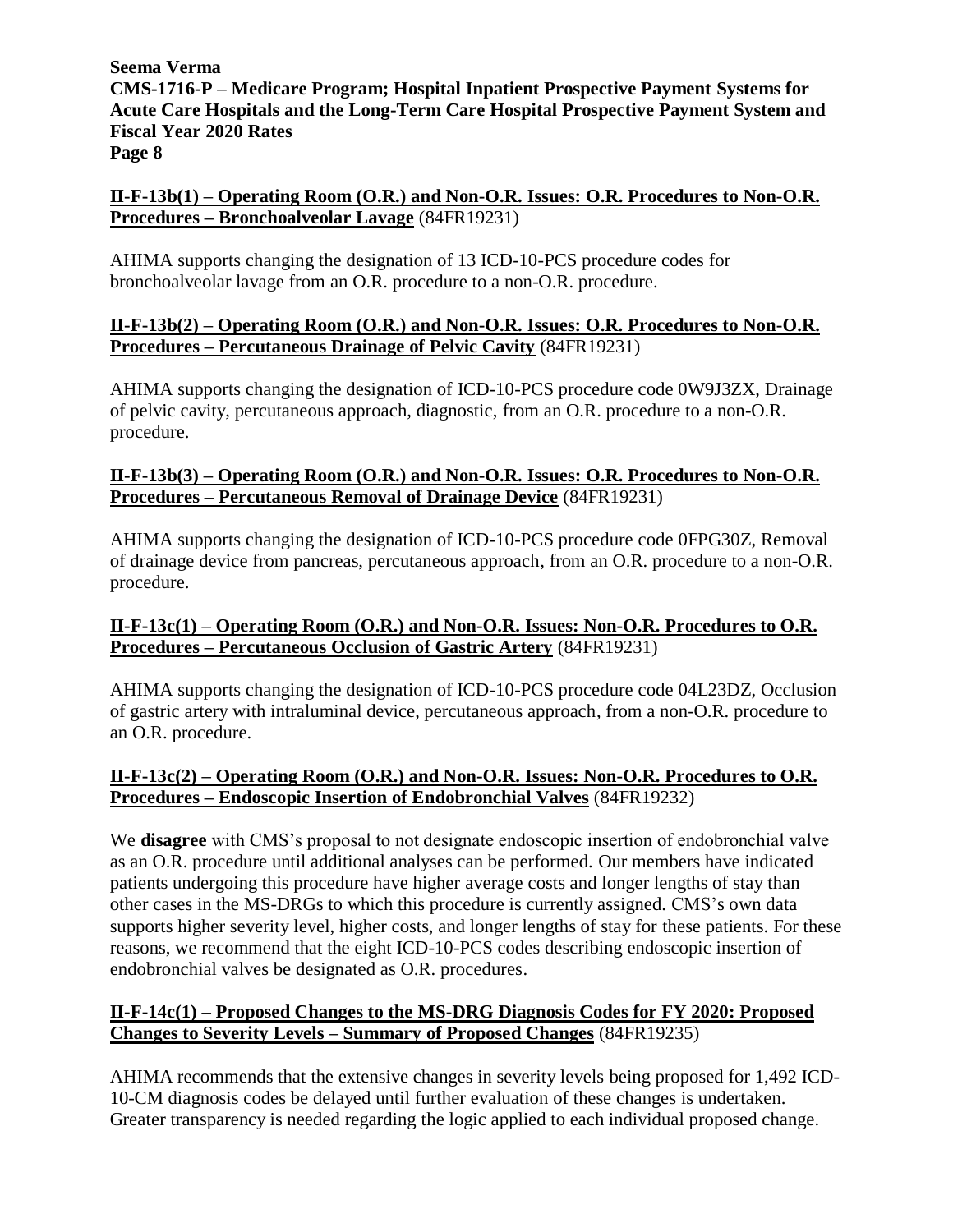Our members have indicated that the methodology CMS used is not always applied consistently across all of the proposed changes; some of the changes don't appear to meet CMS's own criteria; individual healthcare organizations' data analyses do not always agree with CMS's analysis; and the methodology and logic applied to individual proposed severity level changes is not clear. Some of the proposed changes seem illogical or inconsistent across codes, suggesting that the logic employed to make these severity level determinations may have skewed the data. For example, some conditions with a higher severity level designation appear to be clinically less severe and require fewer resources than other conditions with a lower severity level designation, and vice versa.

We support the proposed change from CC to non-CC for the Body Mass Index codes. Per the ICD-10-CM Official Coding Guidelines for Coding and Reporting, codes from category Z68, Body Mass Index [BMI] should only be assigned when there is an associated, reportable diagnosis (such as obesity).

We appreciate the proposed severity level change from non-CC to CC for ICD-10-CM code Z59.0, Homelessness, as this factor significantly impacts resource use.

We have identified specific concerns in the following categories of proposed severity level changes:

#### *Malnutrition*

ICD-10-CM code E44.0, Moderate protein-calorie malnutrition, is being proposed to change from a CC to an MCC, and code E43, Unspecified severe protein-calorie malnutrition, is being proposed to change from an MCC to a CC. It does not make sense for moderate protein-calorie malnutrition to have a higher severity level than severe protein-calorie malnutrition (ICD-10-CM code. We recommend that these proposed changes in severity level be re-evaluated.

No change has been proposed in the severity level of mild protein-calorie malnutrition (code E44.1), which is currently designated as a CC. The Academy of Nutrition and Dietetics and the American Society of Parenteral and Enteral Nutrition have indicated in a [consensus statement](https://onlinelibrary.wiley.com/doi/epdf/10.1177/0148607112440285) that there is insufficient evidence to clinically distinguish mild and moderate forms of malnutrition. If that is the case, it does not seem appropriate to classify mild and moderate malnutrition to different severity levels. The severity level designation should be the same for both codes E44.0 and E44.1.

It also does not seem logical to change code E42, Marasmic kwashiorkor, from an MCC to a CC when codes E40 and E41, Kwashiorkor and Nutritional marasmus, respectively, are being retained as MCCs. Marasmic kwashiorkor is a combination of the conditions described by codes E40 and E41. We recommend that the current severity level of code E42 be retained.

Coding of malnutrition and related diagnoses may be inconsistent, possibly resulting in skewed data. The Third Quarter 2017 issue of *Coding Clinic for ICD-10-CM/PCS* advised to assign code R64, Cachexia, for a diagnosis of "emaciation" without documentation of malnutrition, but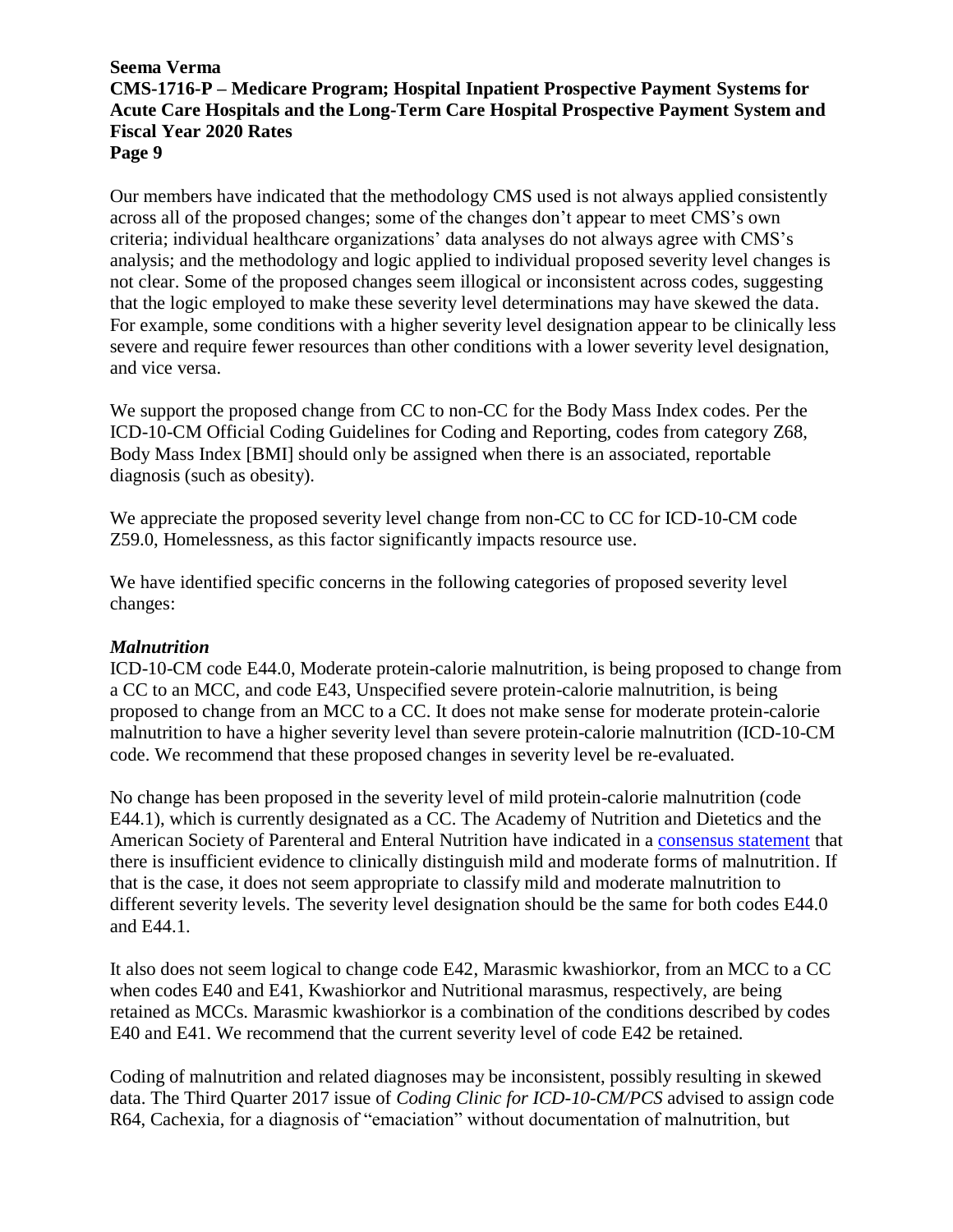"Emaciation" is indexed to code E41 in ICD-10-CM. This means that some cases of emaciation (without documentation of malnutrition) may have been reported as nutritional marasmus.

### *Heart Diseases*

We disagree with the proposed change in severity level from MCC to CC for acute myocardial infarction codes. A myocardial infarction requires significant resources in terms of diagnostic tests, interventions, and monitoring. Also, ICD-10-CM codes I21.4, Non-ST elevation (NSTEMI) myocardial infarction, and I21.9, Acute myocardial infarction, unspecified, are not included in the list of diagnosis codes with proposed severity level changes. It is not clear why these two codes would retain their MCC status, but the severity level of the other acute myocardial infarction codes would be proposed to change to a CC. We recommend that all myocardial infarction codes retain their current MCC status.

We also disagree with the proposed change in severity level from MCC to non-CC for cardiac arrest codes, and the proposed change from MCC to CC for ventricular fibrillation and flutter. These conditions are acute and life-threatening, and require emergent intervention. They also require additional resources such as diagnostic testing and work-up and treatment of the underlying cause. We recommend that the diagnosis codes for cardiac arrest, ventricular fibrillation, and ventricular flutter retain their current severity level. Cardiac arrest and ventricular fibrillation are already excluded as an MCC if the patient dies.

#### *Severe persistent asthma with (acute) exacerbation*

It is inconsistent to propose changing the severity level of ICD-10-CM code J45.51, Severe persistent asthma with (acute) exacerbation, from a CC to an MCC, but not propose also changing the severity level of code J45.52, Severe persistent asthma with status asthmaticus, to an MCC. The severity level designation should be the same for both codes.

# *Genitourinary Conditions*

AHIMA disagrees with the proposed change in severity levels for eight genitourinary ICD-10- CM codes. We recommend that the current severity levels be retained. Our members have indicated that these conditions require significant additional resources. End-stage renal disease (ICD-10-CM code N18.6) should remain an MCC, as it requires dialysis in addition to other resources. The other conditions (acute pyelonephritis, stage 4 and 5 chronic kidney disease, acute cystitis with and without hematuria, acute prostatitis, abscess of vulva) should remain CCs.

Also, while acute pyelonephritis and acute cystitis are being proposed to change from a CC to a non-CC, no change to the severity level is being proposed for urinary tract infection, site not specified (ICD-10-CM code N39.0), which is currently designated as a CC. It does not make sense for urinary tract infection of unspecified site to be designated as a CC, but not acute pyelonephritis and cystitis. As stated above, we recommend that acute pyelonephritis and acute cystitis retain their current CC status.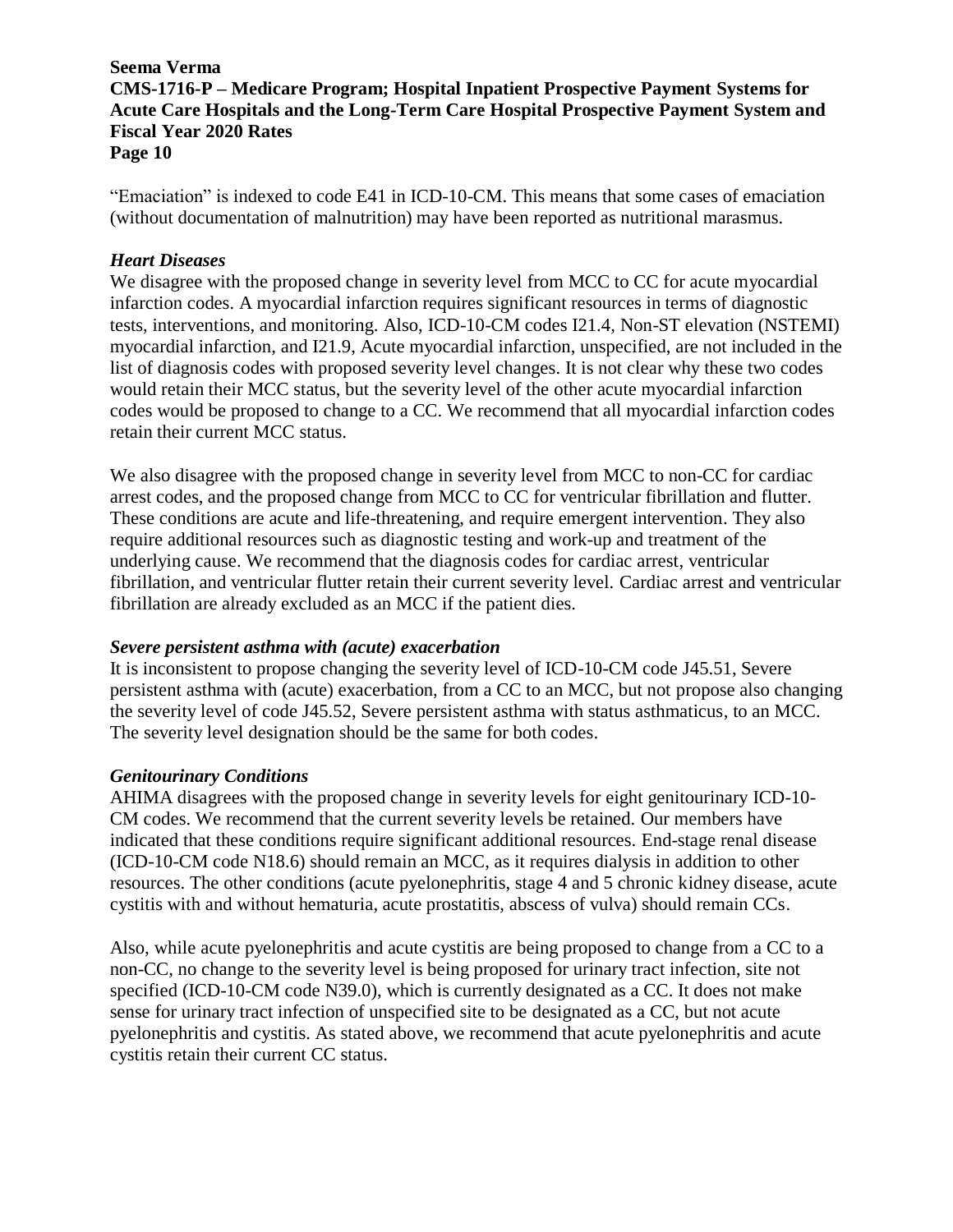### **Seema Verma**

**CMS-1716-P – Medicare Program; Hospital Inpatient Prospective Payment Systems for Acute Care Hospitals and the Long-Term Care Hospital Prospective Payment System and Fiscal Year 2020 Rates**

**Page 11**

### *Obstetric Conditions*

The rationale is not clear for changing the severity level from CC to non-CC for code O70.1, Second degree perineal laceration during delivery, and codes in subcategory O98.3-, Other infections with a predominantly sexual mode of transmission complicating pregnancy, childbirth and the puerperium. Given the low volume of obstetric cases in the Medicare claims data, we recommend that changes to the severity level for these codes not be made until analysis of a non-Medicare data set containing a sufficient volume of obstetric cases is performed to validate the appropriateness of these changes.

The severity level of code O98.52, Other viral diseases complicating childbirth, is being proposed to change from a CC to non-CC. However, codes O98.511, Other viral diseases complicating pregnancy, first trimester; O98.512, Other viral diseases complicating pregnancy, second trimester; O98.513, Other viral diseases complicating pregnancy, third trimester; O98.53, Other viral diseases complicating the puerperium, are also currently designated as CCs, and no change has been proposed for the severity level of these codes. For consistency, the severity level designation should be the same for all of the codes in subcategory O98.5-.

### *Anemia*

We disagree with the proposed change in severity level from CC to non-CC for ICD-10-CM codes D61.9, Aplastic anemia, unspecified, and D62, Acute posthemorrhagic anemia, as blood transfusions may be administered, which involve additional resources as well as risks.

Code R71.0, Precipitous drop in hematocrit, is also currently a CC, and no change to its severity level is being proposed. For consistency, and to discourage miscoding, both codes D62 and R71.0 should have the same severity level.

For the reasons stated above, we recommend that codes D61.9 and D62 retain their current severity level.

#### *Acute Postprocedural Respiratory Failure*

We disagree with the proposed change in severity level from MCC to CC for ICD-10-CM code J95.821, Acute postprocedural respiratory failure. For consistency, this code should have the same designated severity level as other acute respiratory failure codes. Acute respiratory failure is a life-threatening organ failure that consumes significant resources.

Since code J95.822, Acute and chronic postprocedural respiratory failure, and codes in subcategories J96.0-, Acute respiratory failure; J96.2-, Acute and chronic respiratory failure; and J96.9-, Respiratory failure, unspecified, are designated as MCCs, we recommend that the current MCC designation be retained for code J95.821.

# *Diverticular Disease of Intestine*

AHIMA disagrees with the proposed change in severity level from CC to non-CC for ICD-10- CM code K57.12, Diverticulitis of small intestine without perforation or abscess without bleeding. Since no severity level changes are being proposed for codes K57.32, Diverticulitis of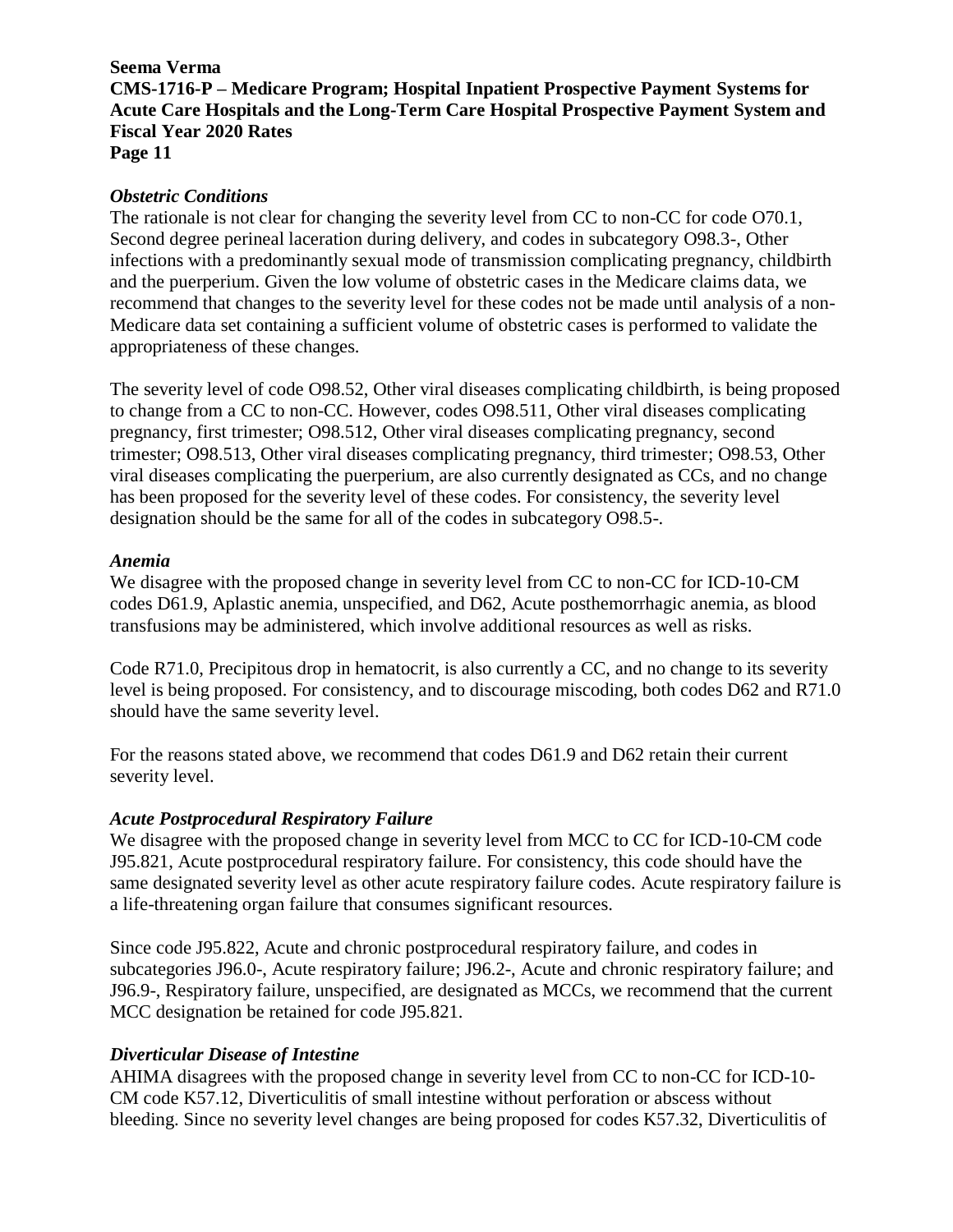large intestine without perforation or abscess without bleeding, and K57.52, Diverticulitis of both small and large intestine without perforation or abscess without bleeding, we recommend that the current CC designation be retained for code K57.12. This would maintain consistency in the CC designation across all of the codes for diverticulitis of intestine without perforation, abscess, or bleeding.

We also disagree with the proposed change in severity level from MCC to CC for codes K57.31, Diverticulosis of large intestine without perforation or abscess with bleeding, and K57.33, Diverticulitis of large intestine without perforation or abscess with bleeding. We recommend that the current MCC designation be retained for code K57.12 in order to maintain consistency with other codes for diverticulosis and diverticulitis of intestine without perforation or abscess with bleeding that are designated as MCCs.

# *Hemorrhage of Anus and Rectum*

We disagree with the proposed change in severity level from CC to non-CC for ICD-10-CM code K62.5, Hemorrhage of anus and rectum. For consistency, the severity level designation for this code should be the same as for codes K92.0, Hematemesis, K92.1, Melena, and K92.2, Gastrointestinal hemorrhage, unspecified, which are designated as CCs.

# *Other Foreign Object in Esophagus Causing Compression of Trachea*

The severity level of code T18.190A is being proposed change from a non-CC to a CC. For consistency, we recommend that the severity level for similar codes in subcategory T18.1- be changed to a CC as well (codes T18.100A, Unspecified foreign body in esophagus causing compression of trachea, initial encounter; T18.110A, Gastric contents in esophagus causing compression of trachea, initial encounter; T18.120A, Food in esophagus causing compression of trachea, initial encounter).

# *Sickle-Cell Disease with Crisis*

AHIMA disagrees with changing the severity level for codes for sickle-cell disease with crisis from an MCC to a non-CC. According to our members, patients with these conditions require significant additional resources.

# *Type 2 Diabetes Mellitus with Hyperosmolarity*

We disagree with changing the severity level for code E11.00, Type 2 diabetes mellitus with hyperosmolarity without nonketotic hyperglycemic-hyperosmolar coma, from an MCC to a non-CC. No change in the severity level is being proposed for code E11.01, Type 2 diabetes mellitus with hyperosmolarity with coma, so this code would remain an MCC. Clinicians have told us that it is the hyperosmolar state, not the coma, that increases resource consumption. Therefore, we recommend that the MCC status be retained for code E11.00.

# *Acute Appendicitis with Peritonitis*

We disagree with the proposed change to the severity level from MCC to non-CC for codes K35.21, Acute appendicitis with generalized peritonitis, with abscess; K35.32, Acute appendicitis with perforation and localized peritonitis, without abscess; and K35.33, Acute appendicitis with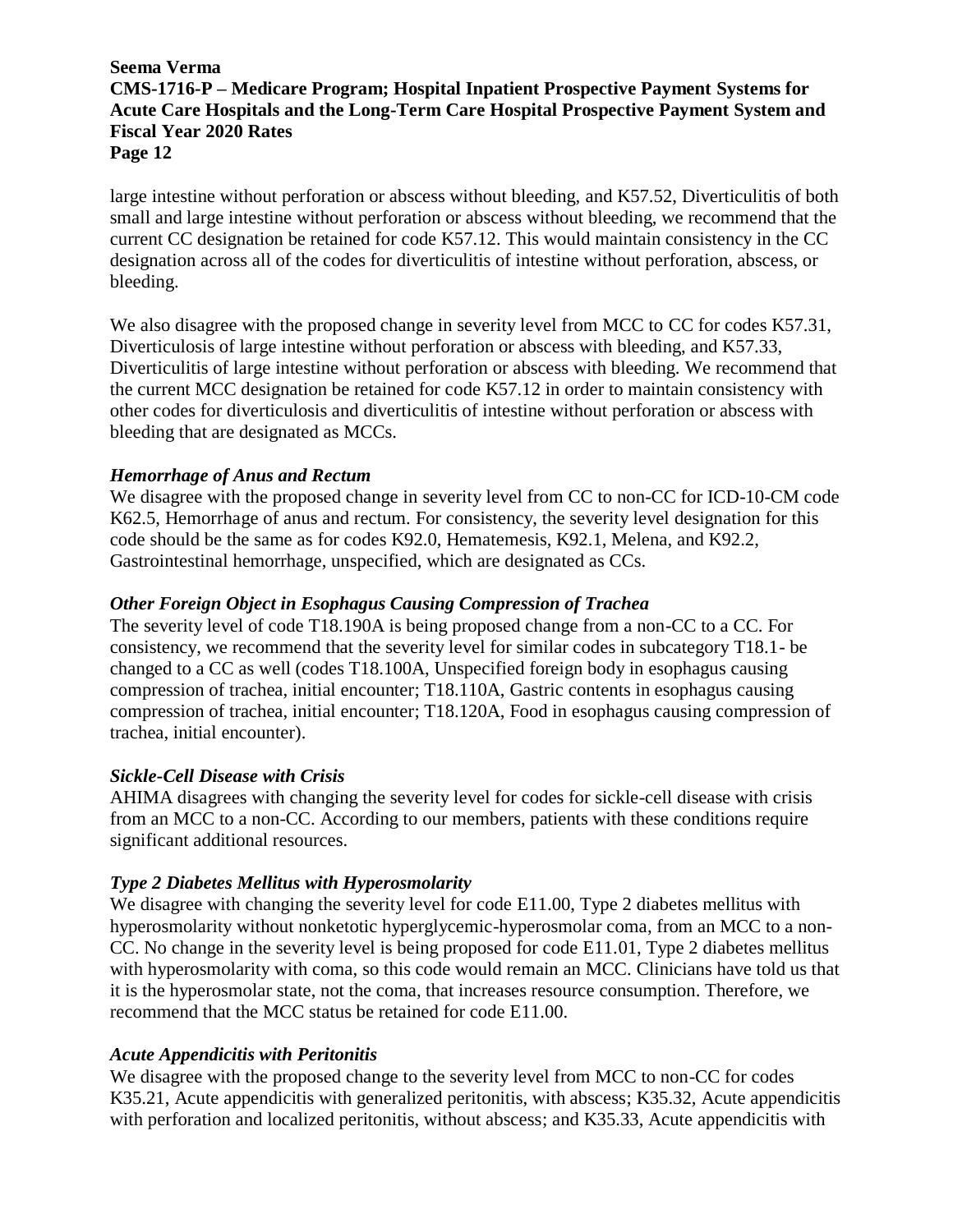perforation and localized peritonitis, with abscess. We also disagree with the proposed change to the severity level from CC to non-CC for codes K35.20, Acute appendicitis with generalized peritonitis, without abscess; K35.30, Acute appendicitis with localized peritonitis, without perforation or gangrene; and K35.31, Acute appendicitis with localized peritonitis and gangrene, without perforation. All of these conditions consume additional resources. We recommend the current MCC or CC status for these codes be retained.

Also, the fact that no severity level change was proposed for codes K35.80, Unspecified acute appendicitis; K35.890, Other acute appendicitis without perforation or gangrene; and K35.891, Other acute appendicitis without perforation, with gangrene, is illogical and inconsistent with the proposed changes to the other codes in category K35, Acute appendicitis. According to the proposal, codes for unspecified acute appendicitis or acute appendicitis without peritonitis or peritonitis would continue to be designated as CCs, whereas codes for acute appendicitis with peritonitis (without perforation) would be designated as non-CCs. This inconsistency in the proposed changes supports our recommendation that no changes should be made to the MCC/CC designation for the acute appendicitis codes at this time.

### *Postprocedural Complete Intestinal Obstruction*

In addition to the proposed change in the severity level for code K91.32, Postprocedural complete intestinal obstruction, we recommend that the severity level also be changed to an MCC for other codes describing a complete intestinal obstruction (codes K56.52, Intestinal adhesions [bands] with complete obstruction; K56.601, Complete intestinal obstruction, unspecified as to cause; K56.691, Other complete intestinal obstruction). This would ensure a consistent severity level across related diagnosis codes.

#### *Drug Resistance*

While we support the proposed designation of certain drug resistance codes in category Z16 as CCs, it is not clear why only code Z16.39, Resistance to other specified antimicrobial drug, in subcategory Z16.3- would be designated as a CC, and not any other codes in this subcategory. Code Z16.39 does not identify a specific drug, as it is a code for resistance to "other specified" antimicrobial drug. Other codes in subcategory Z16.3- identify resistance to specific antimicrobial drugs or resistance to multiple antimicrobial drugs. We recommend that CMS consider designating the other codes in subcategory Z16.3- as CCs as well.

#### *Transplant Status*

We disagree with the proposed change in severity level designation from CC to non-CC for transplant status codes (category Z94). According to feedback we have received from AHIMA members, these patients require significant additional resources, including anti-rejection drugs and monitoring of organ function and/or imaging. We recommend that the current CC severity level status for transplant status codes be retained.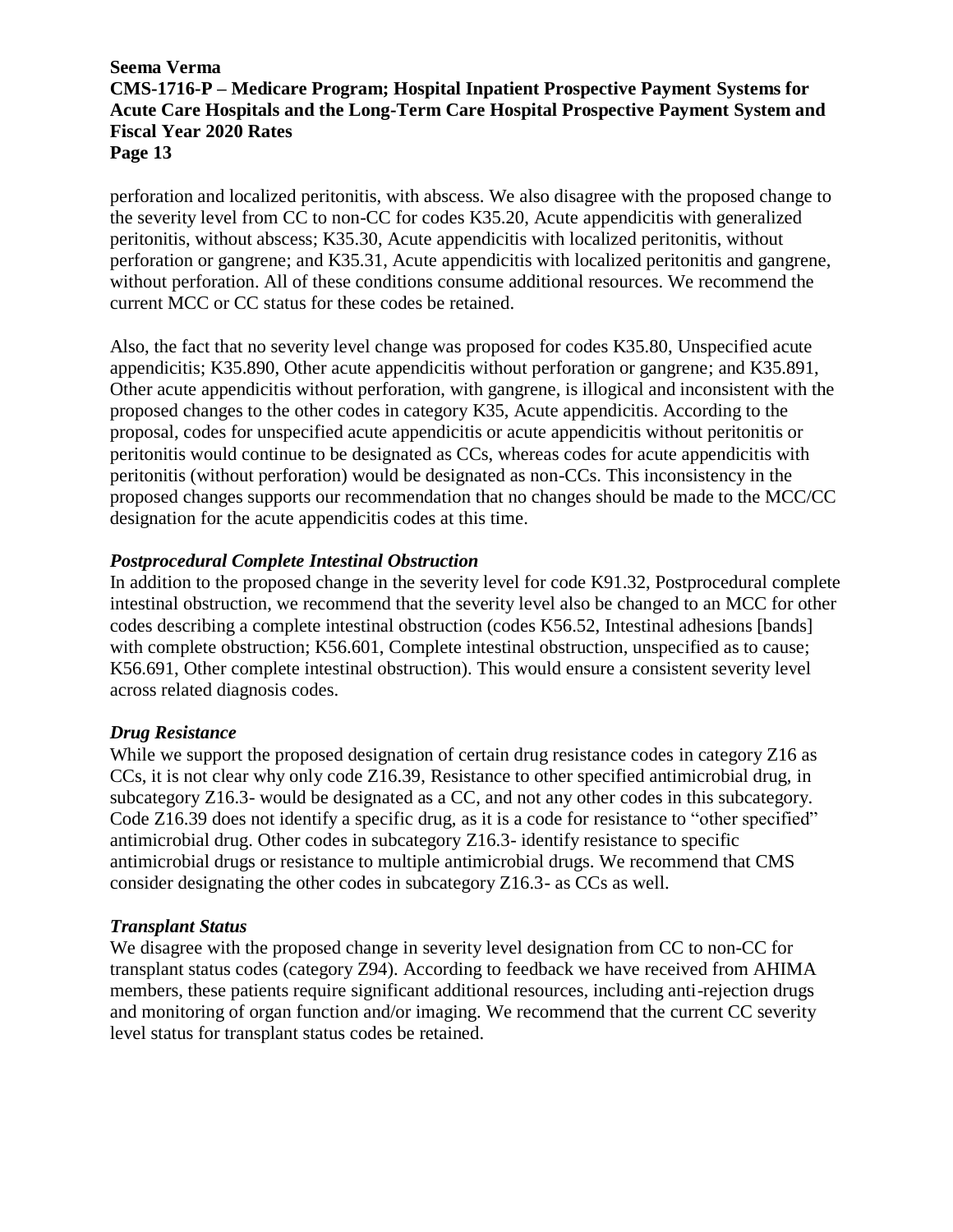# **II-F-14d(1) – Proposed Changes to the MS-DRG Diagnosis Codes for FY 2020: Requested Changes to Severity Levels – Acute Right Heart Failure** (84FR19246)

AHIMA recommends designating ICD-10-CM diagnosis codes I50.811, Acute right heart failure, and I50.813, Acute on chronic right heart failure, as MCCs, as the resources required are comparable to acute diastolic and/or systolic heart failure (codes I50.21, I50.31, and I50.41) and acute on chronic diastolic and/or systolic heart failure (codes I50.23, I50.33, and I50.43), which are classified as MCCs.

# **II-F-14d(3) – Proposed Changes to the MS-DRG Diagnosis Codes for FY 2020: Requested Changes to Severity Levels – Ascites in Alcoholic Liver Disease and Toxic Liver Disease** (84FR19247)

We recommend changing the severity level designation for codes K70.11, Alcoholic hepatitis with ascites; K70.31, Alcoholic cirrhosis with ascites; and K71.51, Toxic liver disease with chronic active hepatitis with ascites, from a non-CC to a CC, in order to be consistent with the severity level designation of other ascites codes. Both codes R18.0, Malignant ascites, and R18.8, Other ascites, are designated as CCs.

# **II-F-14d(7) – Proposed Changes to the MS-DRG Diagnosis Codes for FY 2020: Requested Changes to Severity Levels – Obstetric Chapter Codes** (84FR19249)

We support the proposed changes in severity level for ICD-10-CM obstetric diagnosis codes describing diabetes mellitus in order to achieve consistency in the severity level across related codes. We also support changing the severity level from non-CC to CC for code O30.023, Conjoined twin pregnancy, third trimester.

Regarding the proposed change in severity level from non-CC to CC for diagnosis codes O36.1910, Maternal care for other isoimmunization, first trimester, not applicable or unspecified, and O36.1911, Maternal care for other isoimmunization, first trimester, fetus 1, it is not clear why these codes were singled out in subcategory O36.1, Maternal care for other isoimmunization. All of the codes in subcategory O36.0, Maternal care for rhesus isoimmunization, currently have CC severity level designation. For consistency, we recommend that all codes in subcategory O36.1 (except for the codes for unspecified trimester) also be designated as CCs.

Before making any further changes in severity level designations for obstetric diagnosis codes in the future, we recommend that CMS use appropriate non-Medicare data sets for evaluation of severity level designation of obstetric diagnosis codes. We recognize that MedPAR data cannot be used to evaluate requests for changes in severity level designations for obstetric diagnosis codes due to the low volume of obstetric cases in Medicare claims data, and we do not believe this evaluation should be based solely on CMS's clinical advisors' judgment in the absence of sufficient Medicare data.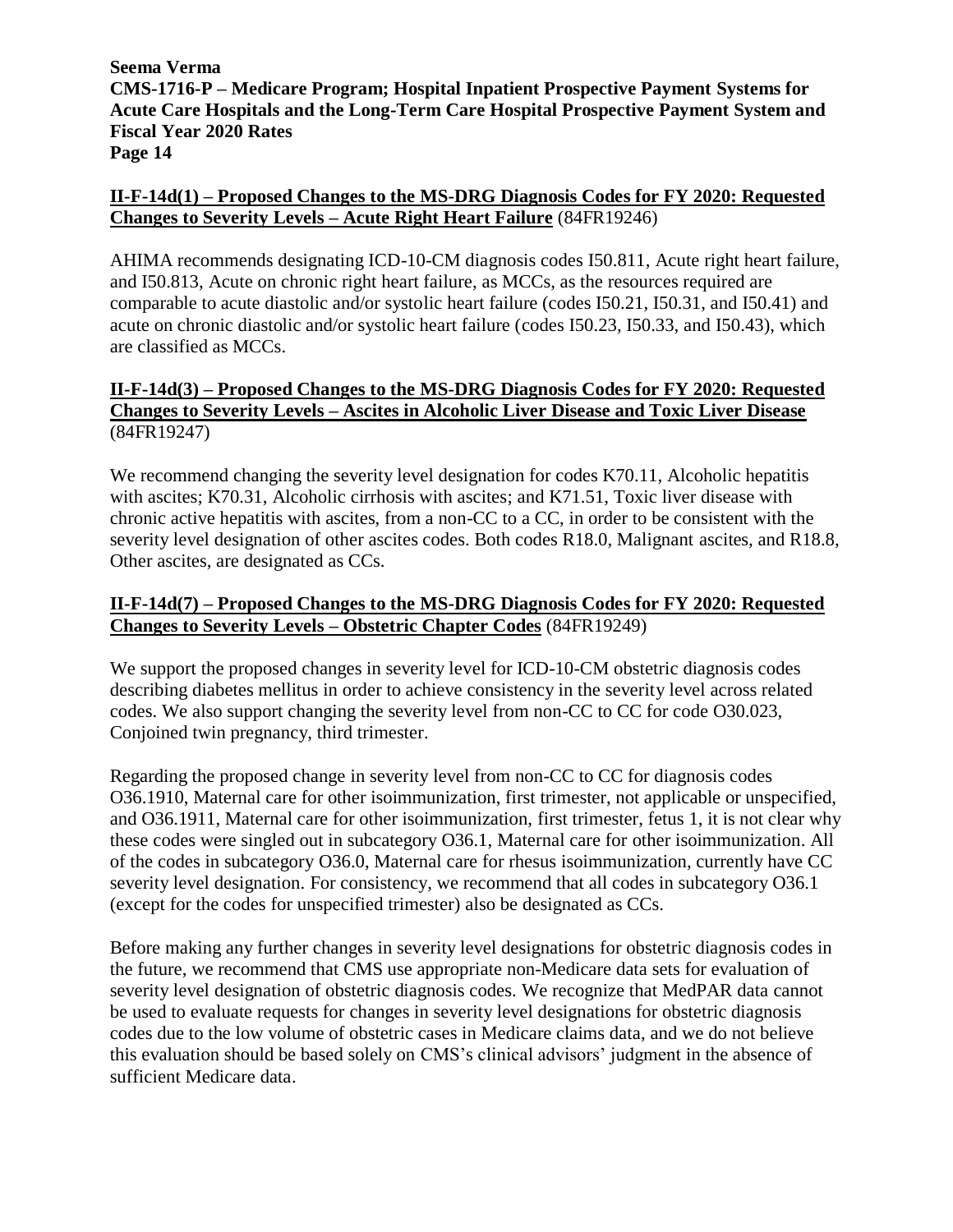# **II-F-14f – Proposed Changes to the MS-DRG Diagnosis Codes for FY 2020: Proposed CC Exclusions List for FY 2020** (84FR19250)

We support the proposed changes to the CC Exclusions List.

# **II-F-16a – Proposed Changes to the Medicare Code Editor (MCE): Age Conflict Edit** – **Maternity Diagnoses** (84FR19251)

AHIMA supports expanding the age range for the maternity diagnoses category for the Age Conflict edit.

# **II-F-16b – Proposed Changes to the Medicare Code Editor (MCE): Sex Conflict Edit** – **Diagnoses for Females Only** (84FR19251)

We support the addition of ICD-10-CM code N99.85, Post endometrial ablation syndrome, to the Diagnoses for Females Only edit code list under the Sex Conflict edit.

# **II-F-16c – Proposed Changes to the Medicare Code Editor (MCE): Unacceptable Principal Diagnosis Edit** (84FR19251)

We support the addition of ICD-10-CM codes I46.2, Cardiac arrest due to underlying cardiac condition, and I46.8, Cardiac arrest due to other underlying condition, to the Unacceptable Principal Diagnosis edit code list.

# **II-F-16d – Proposed Changes to the Medicare Code Editor (MCE): Non-Covered Procedure Edit** (84FR19252)

We agree that ICD-10-PCS procedure codes that are no longer valid should be deleted from the Non-Covered Procedure edit code list.

# **II-F-17 – Proposed Changes to Surgical Hierarchies** (83FR19253)

We support the proposed revisions to the surgical hierarchy for MDC 5 (Diseases and Disorders of the Circulatory System).

# **II-H – Proposed Add-On Payments for New Services and Technologies for FY 2020**  (84FR19272)

# **II-H-4g – Proposed FY 2020 Status of Technologies Approved for FY 2019 New Technology Add-On Payments: remedē® System** (84FR19281)

According to the proposed rule, cases involving the use of the remedē® System that are eligible for new technology add-on payments are identified by ICD-10-PCS procedure codes 0JH60DZ, Insertion of multiple array stimulator generator, subcutaneous tissue and fascia, chest, open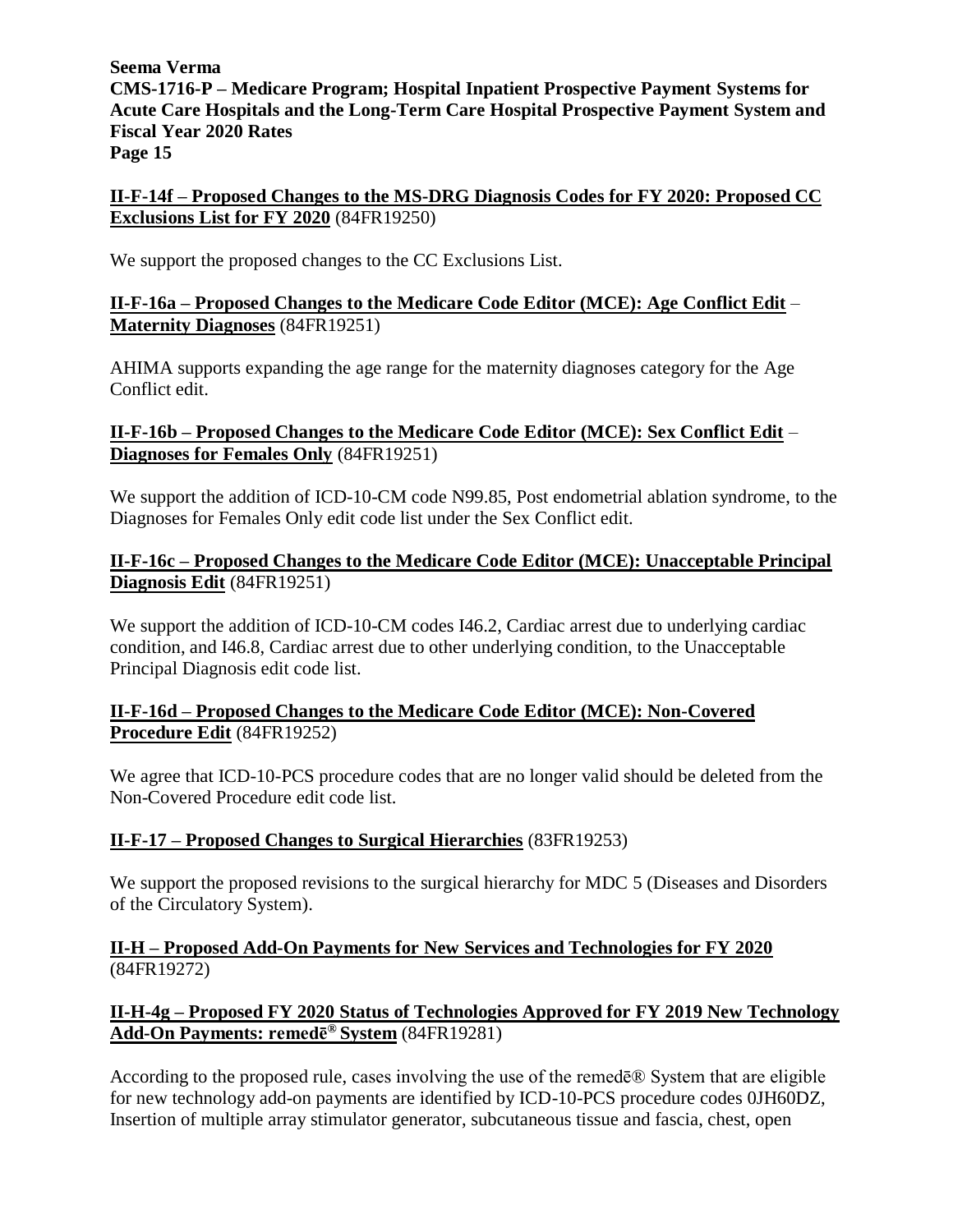approach, and 05H33MZ, Insertion of neurostimulator lead, right innominate vein, percutaneous approach, in combination with procedure code 05H03MZ, Insertion of neurostimulator lead into azygos vein, neurostimulator lead, percutaneous approach, or 05H43MZ, Insertion of neurostimulator lead into left innominate vein, percutaneous approach. The descriptor of code 05H03MZ is incorrectly stated in the proposed rule as involving the right innominate vein, whereas the correct body part for this code is the azygos vein.

The codes listed for the remedē® System in the proposed rule do not match the advice that was published in the Fourth Quarter 2016 issue of *Coding Clinic for ICD-10-CM/PCS* regarding insertion of a phrenic neurostimulator. *Coding Clinic* advised assigning code 0JH60MZ for the insertion of the stimulator generator into the chest subcutaneous tissue and fascia and code 05H032Z for the insertion of monitoring device into the azygos vein, plus the appropriate code for insertion of neurostimulator lead into either the left or right innominate vein. The device values for both the code for the stimulator generator and the code for the insertion of the lead in the azygos vein in the *Coding Clinic* advice were different than the ones indicated by CMS in the proposed rule. According to *Coding Clinic*, for coding purposes, the sensing lead inserted in the azygos vein is designated as a monitoring device to differentiate between the sensing lead that monitors the respiratory activity and the electrode that delivers the electrical stimulation.

Cases involving the use of the remedē® System will not be properly identified for administration of the add-on payment if hospitals are reporting different ICD-10-PCS procedure codes than the codes specified by CMS. AHIMA recommends that CMS revise its codes for placement of the remedē® System to be consistent with the advice published in *Coding Clinic for ICD-10- CM/PCS*. If CMS no longer supports the 2016 *Coding Clinic* advice, a correction should be published in a future issue of *Coding Clinic*.

# **VIII. QUALITY DATA REPORTING REQUIREMENTS FOR SPECIFIC PROVIDERS AND SUPPLIERS** (84FR19473)

# **VIII-D – Proposed Changes to the Medicare and Medicaid Promoting Interoperability Programs** (84FR19554)

AHIMA appreciates CMS's continued flexibility and enhanced focus on improving interoperability. We offer the following comments related to the proposed changes to the Promoting Interoperability Programs.

# **VIII-D-2b – Proposed EHR Reporting Period in CY 2021** (84FR19554)

AHIMA supports the 90-day reporting period for CY 2021 for new and returning participants in the Medicare Promoting Interoperability Program as proposed by CMS. We believe the shortened reporting period offers an opportunity for eligible hospitals and CAHs to implement and update measures as well as allow for adjustment to other changes being proposed as part of this rule.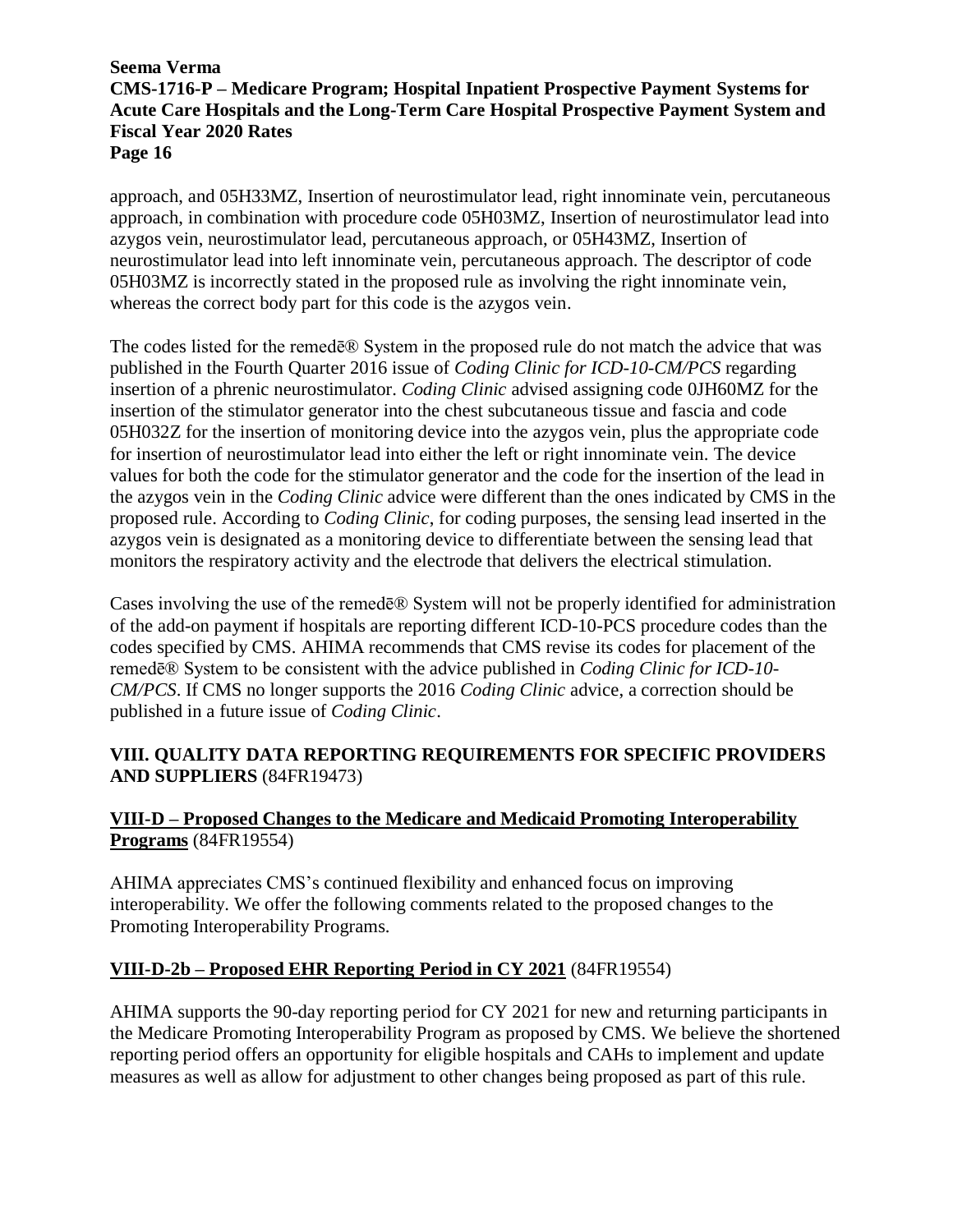# **VIII-D-3 – Proposed Changes to Measures Under the Electronic Prescribing Objective** (84FR19556)

AHIMA supports CMS's proposal to make the Query of Prescription Drug Monitoring Program (PDMP) measure optional in CY 2020 for 5 bonus points, as well as its proposal to remove the numerator and denominator established for the measure and instead require a "yes/no" attestation. We continue to be concerned that existing health information technology (IT) systems are not fully integrated with PDMPs, requiring providers to log separately into PDMP databases and manually enter the data into the certified electronic health record technology (CEHRT) to document completion of the query. Our members are also concerned that separate sign-in to a non-integrated PDMP requires hand entry of demographics to search for a specific patient, which increases the probability of erroneously matching a patient to another individual's health information, which in turn raises patient safety concerns.

We are pleased that CMS recognizes these concerns and believe that such flexibility as proposed will enable early adopters of the measure to participate and potentially earn 5 bonus points, while providing additional time for CMS to restructure the measure in a manner that meets the needs of clinicians and other stakeholders. We also believe this will provide additional time for the Centers for Disease Control and Prevention (CDC) and the Office of the National Coordinator for Health IT (ONC) to advance and scale PDMP integration with health IT systems, including testing and refining of standard-based approaches to enable effective integration into clinical workflows as well as enhanced access and use of PDMP data.

AHIMA is also pleased that CMS proposes to remove the Verify Opioid Treatment Agreement measure from the Promoting Interoperability Program beginning in CY 2020. In the FY 2019 IPPS/LTCH PPS proposed rule comment period, we expressed concern that CMS did not intend to define an opioid treatment agreement as a standardized electronic document, including data elements, content structure, or clinical purpose for a document to be deemed a "treatment agreement" under the Verify Opioid Treatment Agreement measure. We are pleased that CMS intends to remove this measure, as we believe that the measure as originally conceived could lead to additional clinician burden and does not advance interoperability.

# **VIII-D-7e – Future Direction of the Promoting Interoperability Program: Request for Information (RFI) on the Provider to Patient Exchange Objective** (84FR19566)

*Should eligible hospitals and CAHs make patient health information available immediately through the open, standards-based API, no later than one business day after it is available to the eligible hospital or CAH in their CEHRT? What barriers exist to more immediate access to patient information? Are there specific data elements that may be more or less feasible to share no later than one business day?*

Provided a patient's clinical data is limited to the US Core Data for Interoperability (USCDI) standard (consistent with CMS's Interoperability and Patient Access rule as currently proposed), we believe that it is feasible for eligible hospitals and CAHs to make patients' electronic health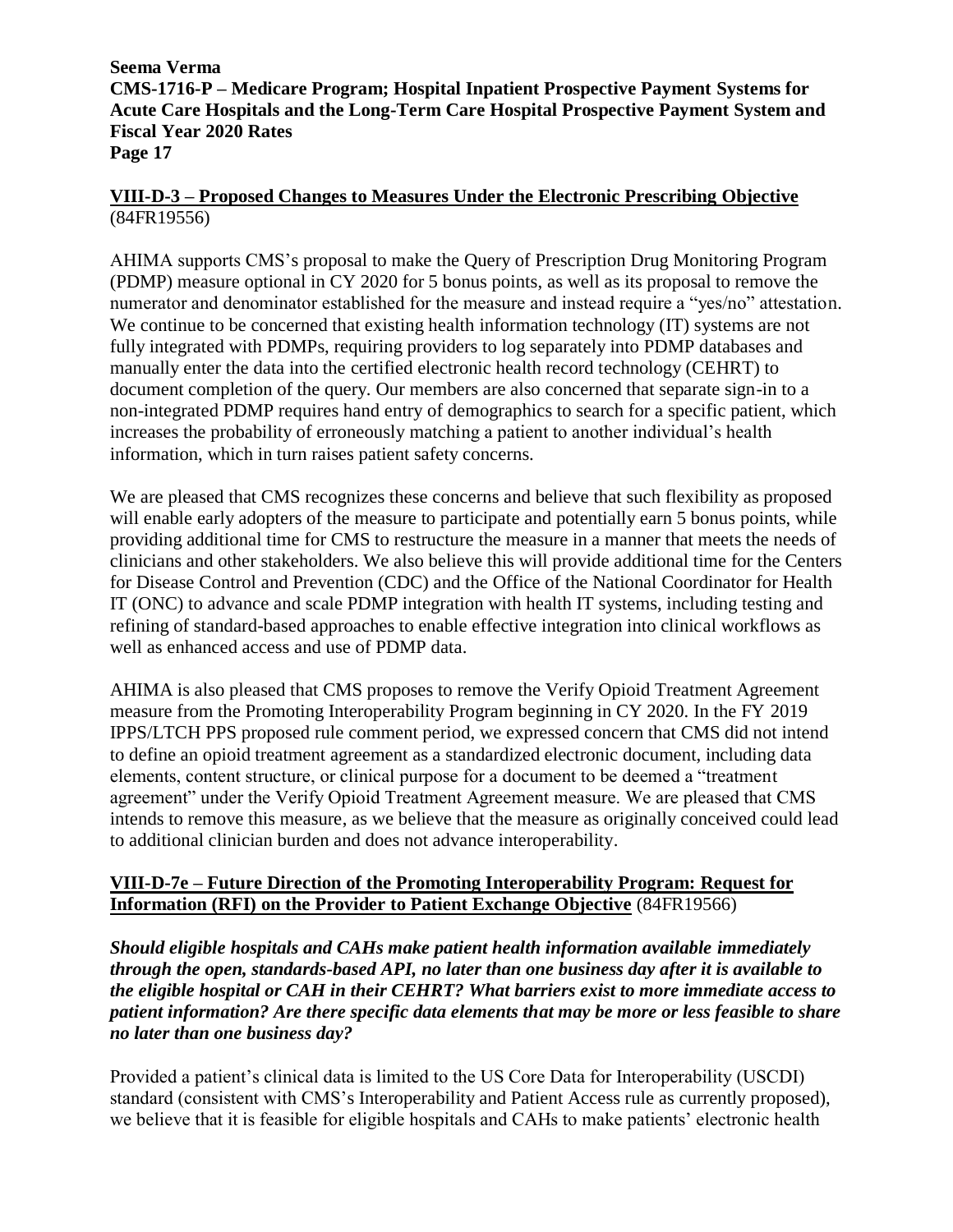information available through an open, standards-based API no later than one business day after it is available to the eligible hospital or CAH in their CEHRT. Evidence from ONC suggests that of the eligible hospitals that use certified health IT systems, approximately 87 percent are served by health IT developers with products certified to any FHIR version.<sup>1</sup> Given the widespread adoption, we believe it would be appropriate for eligible hospitals to make a patient's health information available no later than one business day after it is available to the eligible hospital or CAH in their CEHRT. Additionally, we would like to underscore the importance that this timeline not begin until the information is made available to the eligible hospital or CAH in their CEHRT, as there are a number of challenges that currently delay a patient's health information from getting into the record in the first place. These challenges include lack of interfaces between EHRs and other systems where certain types of documentation reside, including imaging, backlogs in scanning of documents, and delays in authentication.

# *If ONC's proposal for a FHIR-based API certification criterion is finalized, would stakeholders support a possible bonus under the Promoting Interoperability Programs for early adoption of a certified FHIR-based API in the intermediate time before ONC's final rule's compliance data for implementation of a FHIR standard for certified APIs?*

AHIMA supports the idea of a possible bonus under the Promoting Interoperability Programs for early adopters of a certified FHIR-based API before the compliance date of ONC's 21<sup>st</sup> Century Cures Act final rule. Such a proposal would create an incentive for stakeholders in the Promoting Interoperability Programs to adopt certified FHIR-based APIs sooner rather than later while further advancing interoperability.

# *Do stakeholders believe that incorporating this alternative measure (i.e., the EHI export all certification criterion) into the Provider to Patient Exchange objective will be effective in encouraging the availability of all data stored in health IT systems?*

While AHIMA supports efforts to enable the export of a single patient's electronic health information upon a valid request from the patient or a user on the patient's behalf, as we noted in our [comments](http://bok.ahima.org/PdfView?oid=302761) to ONC in its 21st Century Cures Act proposed rule, we are concerned that the rule's current proposal to require EHI export to apply to a health IT system's "entire database" lacks clarity. For example, it is unclear from the preamble whether data acquired from third parties, including patient-generated health data that might be stored separately, should fall within the scope of a health IT system's entire database. Furthermore, as ONC itself acknowledges in the 21<sup>st</sup> Century Cures Act proposed rule, "It is understandable that developers will not be able to export every existing data element, nor that all possible data elements are necessary for transfer."<sup>2</sup> Given this variability, it is unclear as to how effective incorporating this alternative measure into the Provider to Patient Exchange objective would be in encouraging the availability of all data stored in health IT systems.

 $\overline{a}$ 

<sup>1</sup> Available at[: https://www.healthit.gov/buzz-blog/interoperability/heat-wave-the-u-s-is-poised-to-catch-fhir-in-](https://www.healthit.gov/buzz-blog/interoperability/heat-wave-the-u-s-is-poised-to-catch-fhir-in-2019)[2019.](https://www.healthit.gov/buzz-blog/interoperability/heat-wave-the-u-s-is-poised-to-catch-fhir-in-2019)

<sup>2</sup> Available at[: https://www.govinfo.gov/content/pkg/FR-2019-03-04/pdf/2019-02224.pdf.](https://www.govinfo.gov/content/pkg/FR-2019-03-04/pdf/2019-02224.pdf)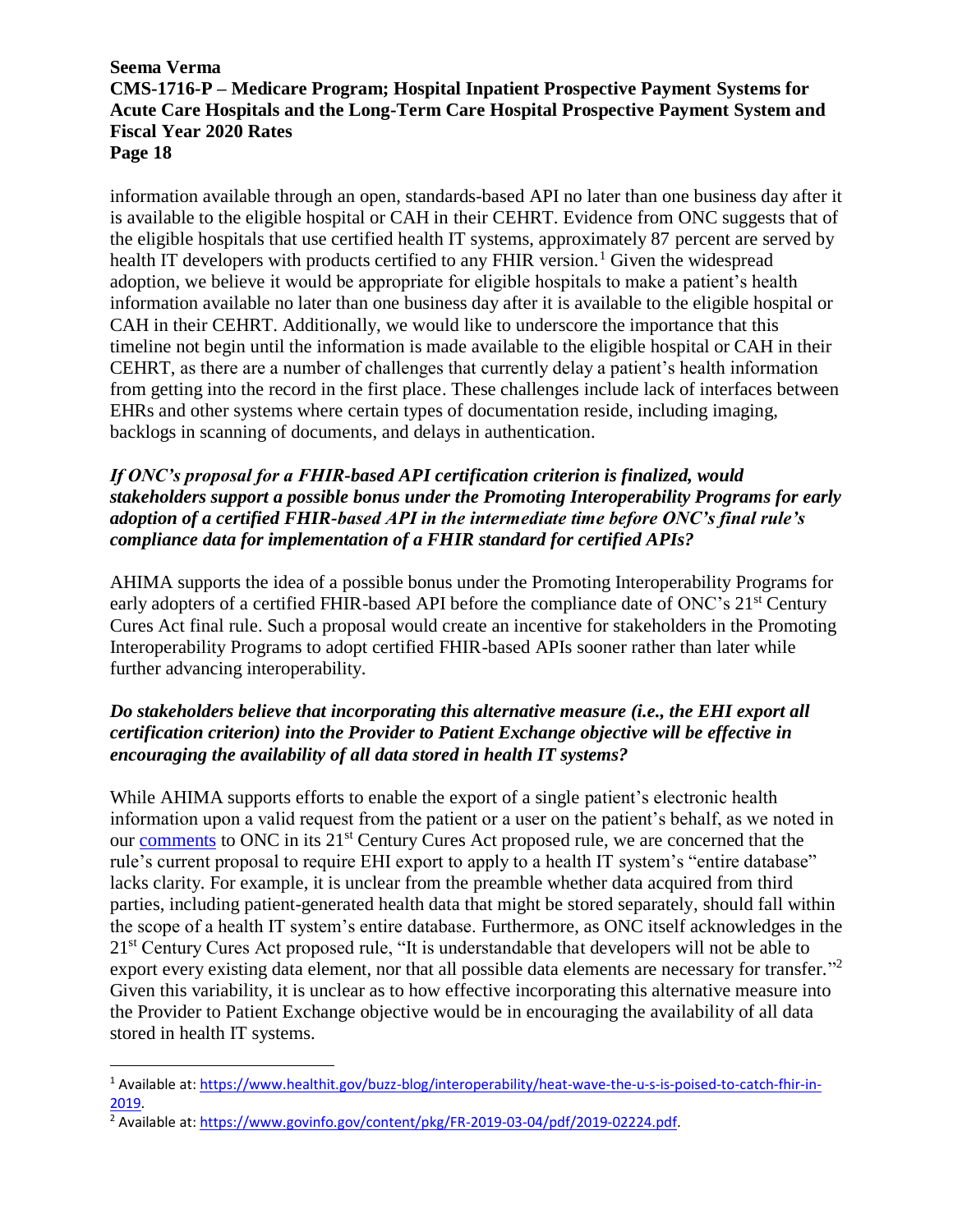*Do stakeholders believe that we should consider including a health IT activity that promotes engagement in the health information exchange across the care continuum that would encourage bi-directional exchange of health information with community partners, such as post-acute care, long term care, behavioral health, and home and community-based services to promote better care coordination for patients with chronic conditions and complex care needs? If so, what criteria should we consider when implementing a health information exchange across the care continuum health IT activity in the Promoting Interoperability Program?*

As an organization that represents HIM professionals in more than 40 different employer settings and 120 different job functions, we recognize that the care continuum is broader than existing Promoting Interoperability Program participants and increased bi-directional exchange of health information could help facilitate care coordination. Along these lines, AHIMA supports inclusion of a health IT activity that promotes engagement in health information exchange across the care continuum that would encourage bi-directional exchange of health information with community partners to promote care coordination for patients with chronic conditions and complex care needs. That said, should CMS decide to implement a health IT activity related to health information exchange across the care continuum as part of the Promoting Interoperability Program, we recommend that it take into consideration the fact that there are care settings that have not adopted certified health IT systems and may struggle with the ability to receive and exchange a patient's electronic health information compared to Promoting Interoperability Program participants.

# **VIII-D-7e(4) – Future Direction of the Promoting Interoperability Program: Request for Information (RFI) on the Provider to Patient Exchange Objective – Patient Matching** (84FR19568)

AHIMA supports CMS's interest in leveraging its program authority to provide support to those working to improve patient matching. Today, there is no consistent approach to accurately matching a patient to their health information, which has led to significant costs to hospitals; health systems; physician practices; long-term, post-acute care (LTPAC) facilities; and other providers. According to a 2016 study of healthcare executives, misidentification costs the average healthcare facility \$17.4 million per year in denied claims and lost revenue.<sup>3</sup> Lack of a consistent and accurate approach to patient matching has also hindered the advancement of health information exchange across the care continuum. A 2017 study by the American Hospital Association indicates that 45 percent of large hospitals reported that difficulties in accurately identifying patients across health IT systems limits health information exchange.<sup>4</sup> More importantly, there are patient safety implications when data is matched to the wrong patient and when essential data is lacking from a patient's record due to identity issues. Patient matching errors can often begin at registration and can generate a cascade of errors including wrong-site

 $\overline{a}$ 

[https://pages.imprivata.com/rs/imprivata/images/Ponemon-Report\\_121416.pdf.](https://pages.imprivata.com/rs/imprivata/images/Ponemon-Report_121416.pdf)

<sup>3</sup> 2019 National Patient Misidentification Report, Available at:

<sup>4</sup> AHA, Trendwatch: Sharing Health Information, Available at[: https://www.aha.org/system/files/2018-03/sharing](https://www.aha.org/system/files/2018-03/sharing-health-information.pdf)[health-information.pdf.](https://www.aha.org/system/files/2018-03/sharing-health-information.pdf)